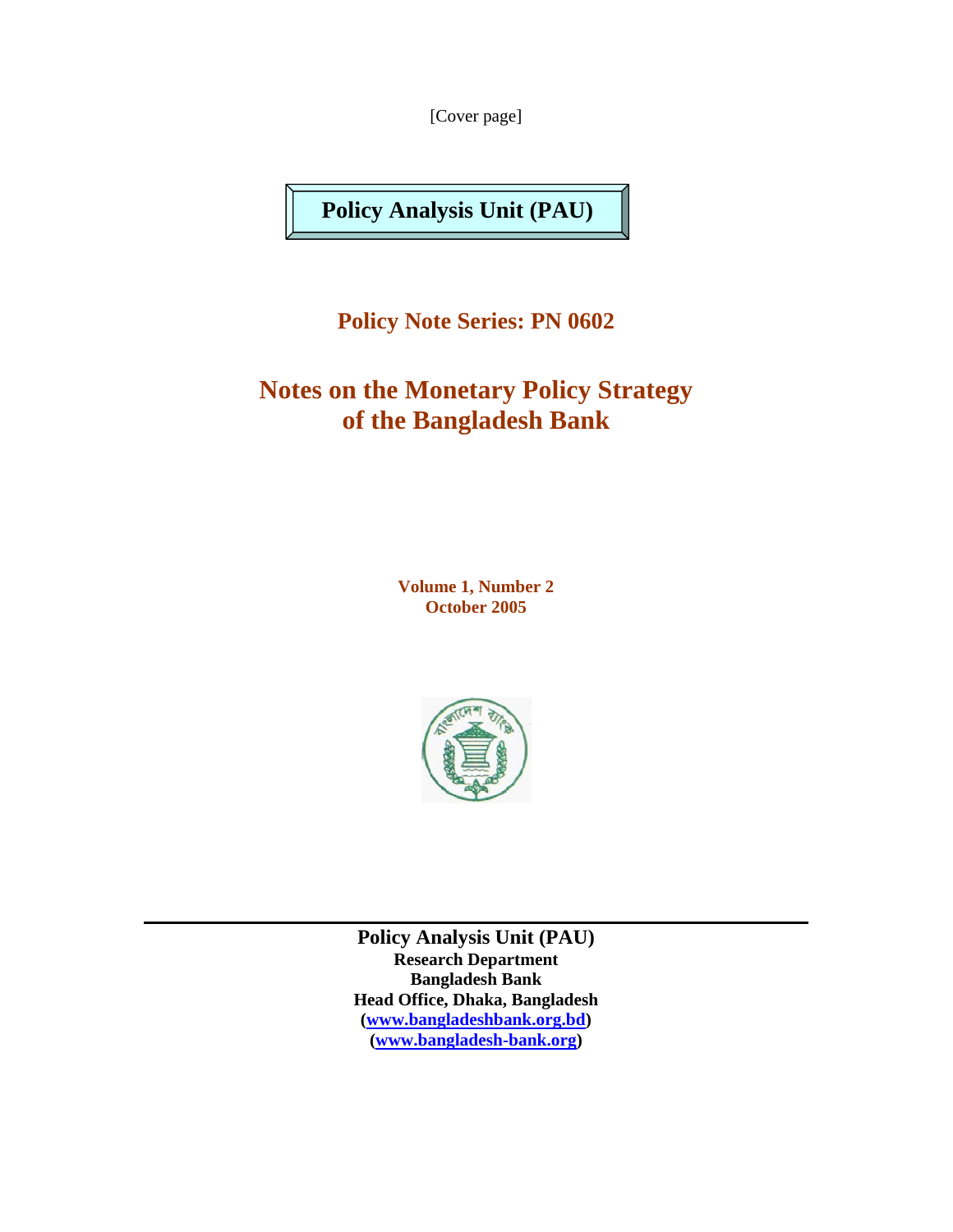## **Policy Analysis Unit (PAU)**

**Policy Note Series: PN 0602\*** 

*Notes on the Monetary Policy Strategy of the Bangladesh Bank\*\**

**October 2005** 



© 2005 Bangladesh Bank

**\*** *The Bangladesh Bank (BB), in cooperation with the World Bank Institute (WBI), has formed the Policy Analysis Unit (PAU) within its Research Department in July 2005. The aim behind this initiative is to upgrade the capacity for research and policy analysis at BB. As part of its mandate PAU will prepare and publish, among other, several Policy Notes on macroeconomic issues every quarter. The precise topics of these Notes are chosen by the Resident Economic Adviser in consultation with the senior management of the Bangladesh Bank. These papers are primarily intended as background documents for the policy guidance of the senior management of BB. Neither the Board of Directors nor the management of the Bangladesh Bank, nor WBI, nor any agency of the Government of Bangladesh or the World Bank Group necessarily endorses any or all of the views expressed in these papers. The latter reflect the judgement based on professional analysis carried out by the staff of the Policy Analysis Unit, and hence the usual caveat as to the veracity of research reports applies.*

*<sup>\*\*</sup>http:// www.bangladesh-bank.org/research/pau.html*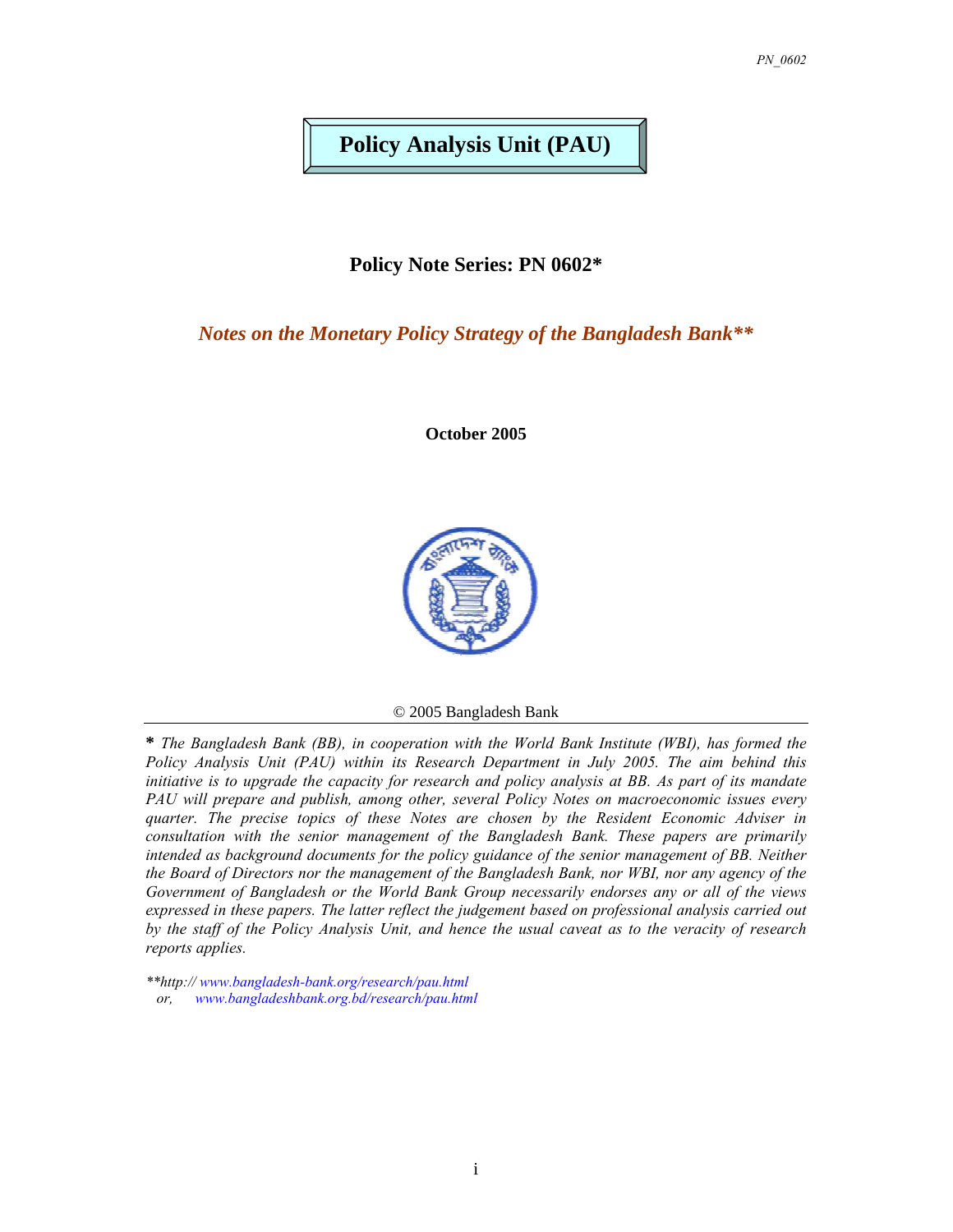### **Policy Analysis Unit (PAU)**

Research Department Bangladesh Bank

#### **Notes on the Monetary Policy Strategy of the Bangladesh Bank**

#### *Executive Summary*

**Background:** This document is designed to present a brief but comprehensive view of the real and monetary developments during the immediate past quarters and project the expected developments in the immediate future.

**Monetary Policy Framework:** It starts by articulating the monetary policy framework (in terms of the goals, the instruments, and the analytic channels of transmission) for greater clarity and transparency benefiting both the policy makers as well as the stakeholders. The appropriate monetary policy goal in the Bangladesh context is to achieve *price stability with the highest sustainable output growth*.

**Growth Outlook:** In view of strong consumer demand, agricultural growth, stable industrial growth, robust service sector growth, and the steady growth of remittances offsetting the deficit in the trade balance, the FY06 real GDP growth is expected to come in at the 6.3 to 6.8 percent range. However, it ought to be stressed that this forward looking analysis assumes a stable and predictable import regime (including the petroleum price behaviour), a stable exchange rate regime, adequate private sector credit flows, and the continuation of an appropriate cautionary (i.e., tight) monetary policy stance in light of inflationary pressures currently at play.

**Sectoral Growth Outlook:** An analysis of sub-sectoral growth rates suggests the overall growth for the agricultural sector is likely to be in the 3.8-4.3 percent range in FY06, the principal contribution coming from the crop sub-sector. It is also believed that industrial growth for FY06 would lie in a range of 8.0 to 8.5 percent, which is a shade lower than the 8.6 percent figure realised in FY05, but well in excess of the average recorded over the past five years. Further, the service sector in FY06 is expected to build on the past year's performance, and yield a growth rate of 6.5 to 7.0 percent. These sectoral growth projections are consistent with the overall growth predicted for FY06.

**Inflation Outlook:** Over and above the risks posed by the high price of crude oil and the consequent balance of payments pressure, there is the spectre of rising real interest rate in the global economy (led by the US) and the associated increase in the inflationary expectations in the industrial countries, the source of most of national imports. In the domestic scene, the possibility of another round of upward revision in the set of administered energy tariffs cannot be ruled out. On the positive side, however, in view of the bumper *aman* harvest, the food component of CPI is unlikely to register much further growth over the balance of FY06. Taking the above factors into account, and on the assumption that the tightened monetary policy stance will be maintained, the 12-month average inflation in FY06 is unlikely to exceed 7.0 percent.

**Policy Stance:** In view of the continuing inflationary pressure, the Bangladesh Bank remains vigilant as to the necessity of further monetary measures and shall also seek additional coordinating fiscal stance as may be warranted by developments in the real and monetary sectors of the economy. The overall goal will be to contain inflationary expectations, maintain currency stability and ensure smooth credit flow to the growth points of the economy in support of the targeted real output growth.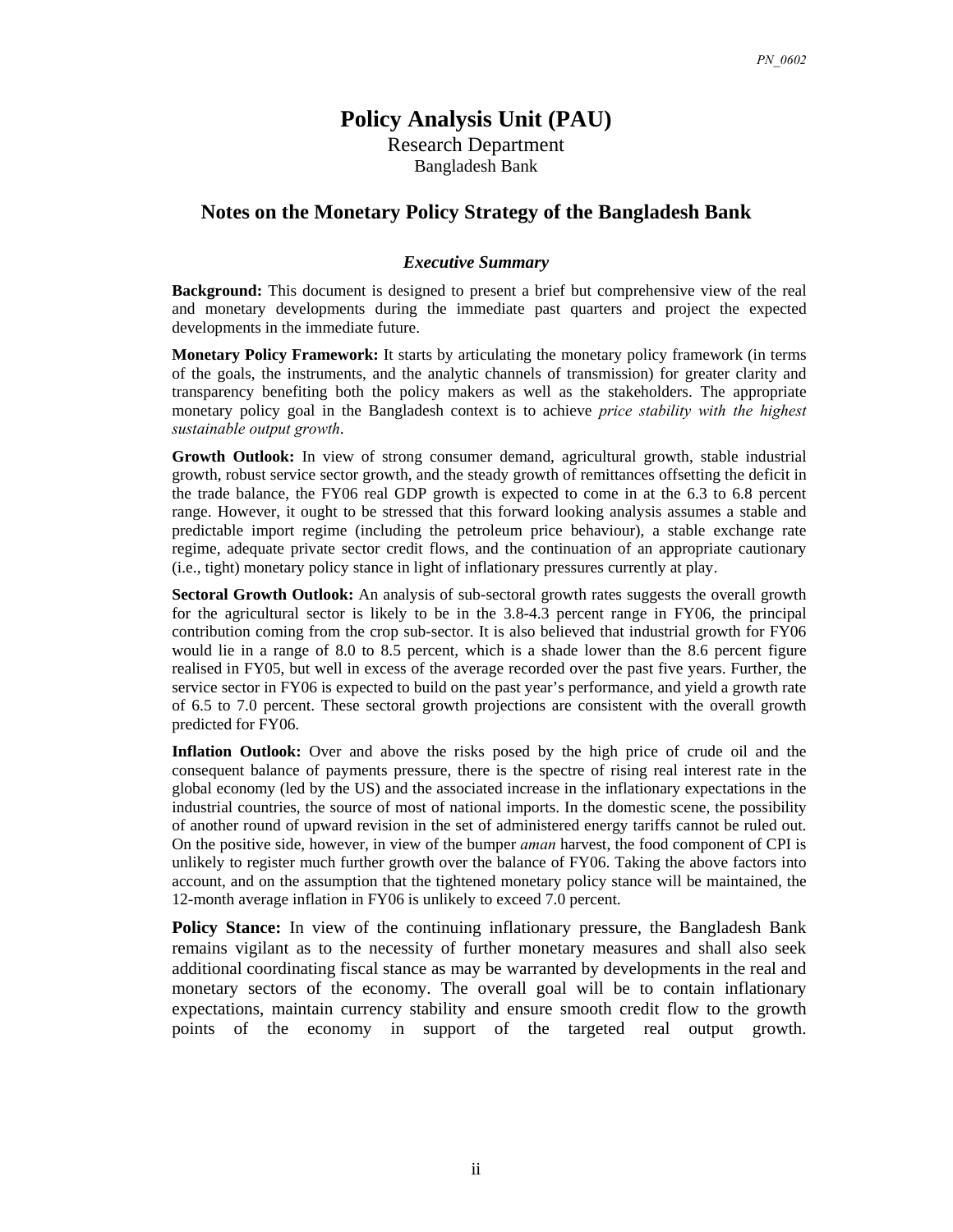### *Notes on the Monetary Policy Strategy of the Bangladesh Bank<sup>1</sup>*

#### **1. Introduction**

 $\overline{a}$ 

The primary objective of the *Monetary Policy Strategy* document is to outline the formulation and implementation of monetary policy of the Bangladesh Bank (BB), and to convey its assessment of the recent and the expected monetary and inflation developments to the stakeholders and the public at large.

The Bangladesh Bank Order of 1972 outlines the main objectives of monetary policy in Bangladesh, which comprises the goals of achieving price stability, maintaining high levels of production, employment and economic growth. Since independence BB operated under a variety of pegged exchange rate systems amid capital controls.<sup>2</sup> In effect, the exchange rate served as a nominal anchor, with the ultimate goal of maintaining price stability. However, prices of non-tradable goods, given the latter's high share in national expenditure, dominated the inflation behaviour. Indeed the prevailing exchange rate during the 1970s and 80s remained mostly overvalued which was also accompanied by high (typically double digit) inflation.

The conduct of monetary policy in this period was based on direct control over various instruments, such as the volume and direction of credit and interest rates. In parallel measures such as administrative import allocations were needed in order to ration excess demand for foreign exchange. The external competitiveness of the Taka against the relevant trade weighted basket of international currencies came to be noticed from 1985 with the launching of the inflation-adjusted Real Effective Exchange Rate (REER) index. With the adoption of the Financial Sector Reform Program in 1989, the broader monetary policy stance gradually shifted towards indirect control of inflation accomplished by targeting monetary aggregates. Reforms led to the abandonment of directed lending and the gradual liberalization of the structure of interest rates.

The currency peg mechanism was abandoned on 31 May 2003 in favour of a floating exchange rate system. From this point on the market mechanism has been expected to maintain the exchange rate at its equilibrium level in view of evolving macro-economic fundamentals, which allows the monetary instruments to be focussed more effectively on the price and output goals. However short-term exchange rate stability remains a monetary policy objective. The switch of the exchange rate regime took place in an environment of balanced economic fundamentals, and despite some concern, the transition turned out to be rather smooth, and the par value of the currency remained relatively stable in the aftermath of the flotation.

With this brief account of monetary policy in Bangladesh serving as an introduction, the rest of the document proceeds as follows. Section 2 provides an elaboration of the monetary policy framework of the Bangladesh Bank, where the goals of monetary policy, the choice of target variables and their target levels, the choice of policy instruments, and an outline of the conduct of monetary policy are reviewed. The near-term outlook for domestic demand, external trade, price and exchange rate stability is taken up in section 3. A snap shot of the current and forward looking aspects of monetary policy stance in Bangladesh is presented in section 4. Finally a few concluding remarks are put forward in section 5.

<sup>&</sup>lt;sup>1</sup> This document was edited by the Resident Economic Advisor on the basis of two briefs prepared by (a) Dr. Md. Habibur Rahman and Dr. Sayera Younus, and (b) Dr. Md. Akhtaruzzaman, Dr. Md. Habibur Rahman and Kabir Ahmed, respectively, all members of the Policy Analysis Unit (PAU). Extensive comments and suggestions from Governor Dr. Salehuddin Ahmed, Deputy Governor M. A. M. Kazemi, Dr. Shahabuddin M. Hossain, and Mr. K. M. Jamshed uz Zaman were most helpful. Additional contributions also came from PAU members Md. Shahiduzzaman and Mainul Islam Chowdhury.

 $2^2$  From January 1972 till August 1979, the national currency was pegged to just one currency, the pound sterling, at which point the pegging mechanism was switched to multiple currencies on a trade-weighted basis.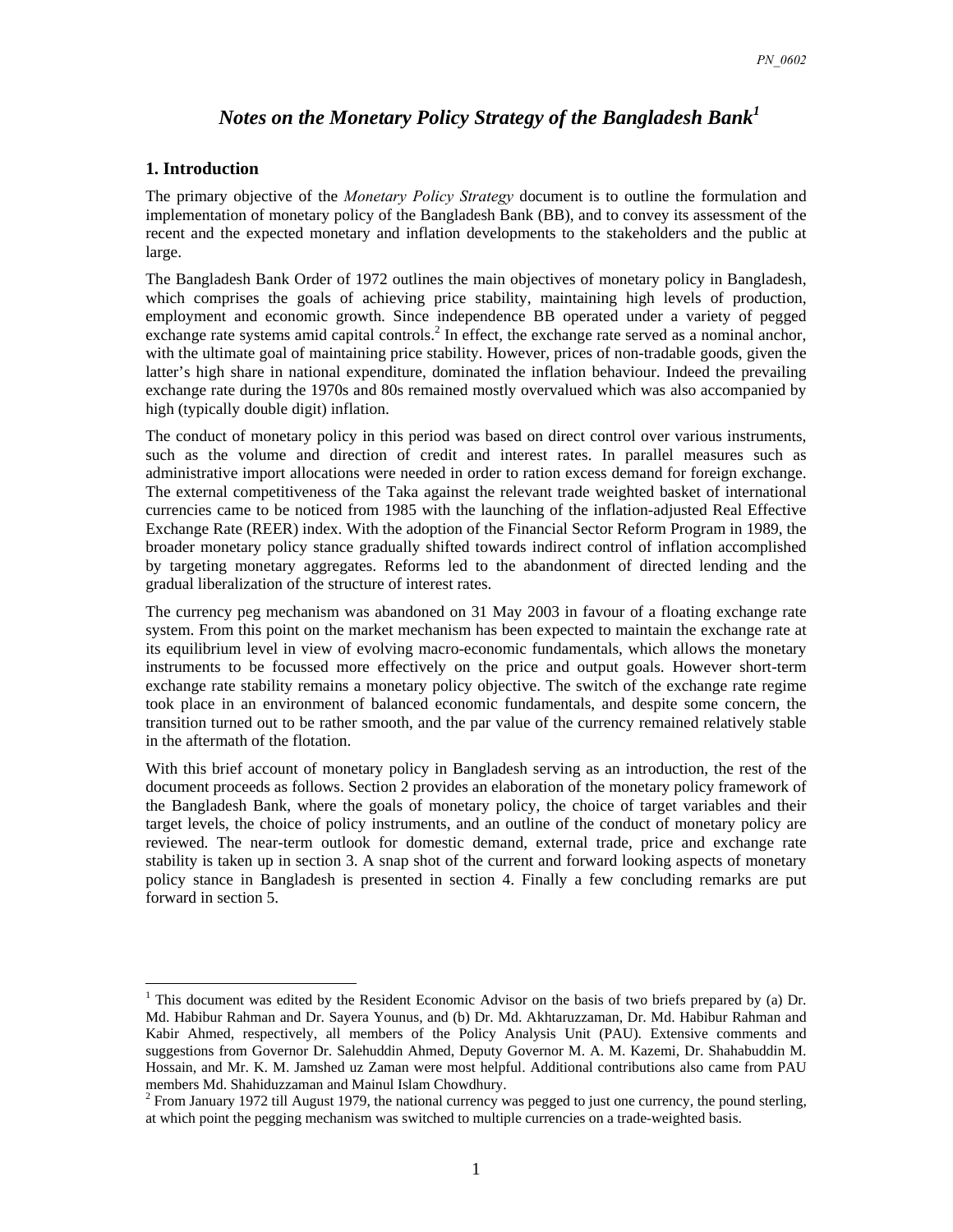#### **2. The Monetary Policy Framework of the Bangladesh Bank**

Historically the Central Bank mandate in Bangladesh has been of a broad nature. The original Bangladesh Bank Order of 1972 that provided the founding charter cited (a) price, (b) exchange rate and  $(c)$  economic growth and high level of employment among the major goals.<sup>3</sup> All three of these elements had been among the core objectives of most central banks of that epoch. Indeed the practice of monetary policy in Bangladesh has evolved along these guidelines without further discussion as to the mutual ranking of the goals. The amended Order of 2003 is even broader requiring the Bangladesh Bank (BB), among other, to "formulate" its monetary policy, and to formulate a foreign exchange "intervention policy".<sup>4</sup> The newer piece of legislation, literally interpreted, allowed an even greater freedom to the central bank in terms of the monetary policy formulation, but hints at a pro-active stance regarding the exchange rate management. However with the currency having been successfully floated on May 31, 2003, the market is expected to bring about any necessary adjustment in the exchange rate prompted by economic fundamentals. Consequently, the Central Bank is left with the residual responsibility to smoothen the *short-term volatility* in the exchange rate. It is interesting to note that the analysis of the interaction between monetary and fiscal policy was added as a major responsibility of the central bank in the 2003 amendment.

#### **2.1 The Policy Target(s)**

In this backdrop it is necessary that the monetary policy framework (in terms of the goals, the instruments, and the analytic channels of transmission) be articulated for greater clarity and transparency benefiting both the policy makers as well as the stakeholders. A policy regime, where the goals are transparent and their achievement verifiable, directly adds to the credibility of the central bank. A major objective of this document is to delineate such a framework.

Most industrial economy monetary policy is run with the task of keeping watch on both the *output gap* (i.e., the deviation of actual output from its long-run equilibrium level) and the *inflation gap*, which is similarly defined. In contrast, however, the challenge in the developing world is how to augment the capacity output through both productivity growth as well as via the installation of additional capacity. Faster growth in most developing contexts is necessary to reduce (and eventually eliminate) endemic poverty. Available evidence suggests that a low inflation environment alone may not allow the country to reach the poverty and output growth targets envisioned in the National Strategy for Accelerated Poverty Reduction (NSAPR) document approved recently (Govt of Bangladesh,  $2005$ ).<sup>5</sup>

Hence the appropriate monetary policy strategy in the Bangladesh context would be to achieve the goal of *price stability with the highest sustainable output growth*. Any monetary stimulus to foster growth must keep in perspective the broader goal of macroeconomic stability, which is a prerequisite for future growth. Price stability would also encompass the stability of the currency regime. While fiscal policy too is relevant in addressing these goals and thus there is a need for policy coordination, monetary policy must play its due role.

<sup>&</sup>lt;sup>3</sup> The original 1972 Order stated the broad objectives of the Bank: (a) to regulate the issue of the currency and the keeping of reserves; (b) to manage the monetary and credit system of Bangladesh with a view to stabilizing domestic monetary value; (c) to preserve the par value of the Bangladesh Taka; (d) to promote and maintain a high level of production, employment and real income in Bangladesh; and (e) to foster growth and development of the country's productive resources for the national interest.

<sup>&</sup>lt;sup>4</sup> The 2003 Order mandates the central bank (a) to formulate and implement monetary policy; (b) to formulate and implement intervention policies in the foreign exchange market; (c) to give advise to the Government on the interaction of monetary policy with fiscal and exchange rate policy, on the impact of various policy measures on the economy and to propose legislative measures it considers necessary or appropriate to attain its objectives and perform its functions; (d) to hold and manage the official foreign reserves of Bangladesh; (e) to promote, regulate and ensure a secure and efficient payment system, including the issue of bank notes; (f) to regulate and supervise banking companies and financial institutions.

<sup>5</sup> Also note that Bangladesh is a signatory to the IMF's Poverty Reduction and Growth Facility (PRGF) compact, which mandates the country to target suitable growth, inflation and budgetary goals consistent with the timely attainment of the millennium development goals (MDGs).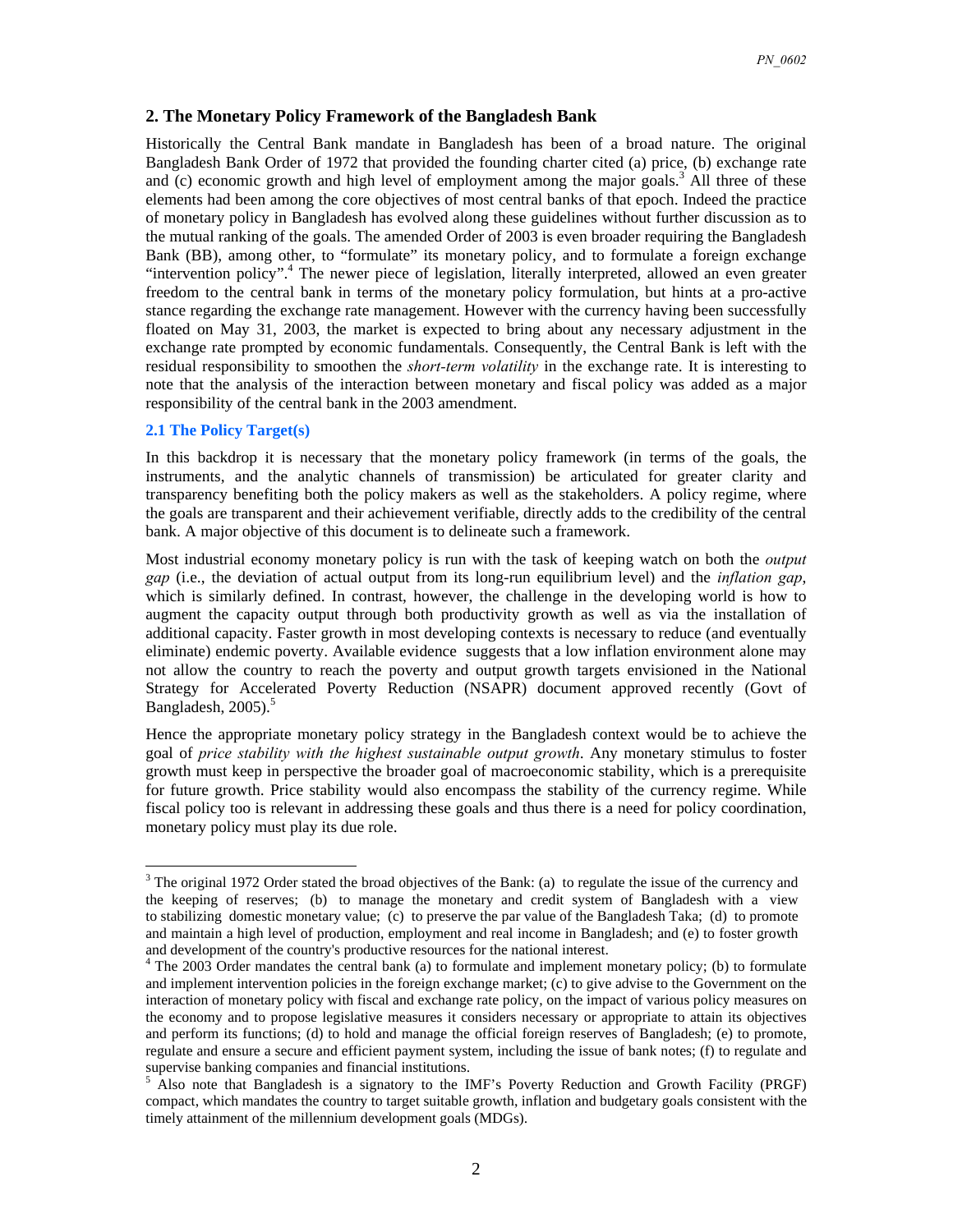While leading central banks in the industrial world have increasingly adopted the unitary goal of fighting inflation, interestingly Blinder and Reis (2005) have recently argued that it in keeping with actual behaviour of the Fed, it will make sense for the US Congress to augment the FRS mandate by enumerating (a) the promotion of price stability, (b) ensuring full employment, (c) supporting global economic and financial stability (so long as the latter may be targeted without prejudicing the first two goals) as the chief monetary policy goals. In broad terms therefore the latter view is consistent with the BB vision as enunciated above, albeit anchored along different perspectives.

**Inflation Target:** It is the general wisdom that monetary policy tools are of immediate potency in controlling inflation. However contemporary evidence amply illustrates that monetary policy cannot deal well with the inflationary impact of external shocks such as the recent international price of oil and related energy products. Many central banks as a consequence focus on the *core inflation*, which is typically constructed by subtracting the most volatile components (e.g., food and energy prices, indirect taxes etc) from the consumer price index (CPI). The Bank of Canada argues that it is the core concept that better predicts the underlying price stability in the economy. Hence as a policy goal, core inflation may be a more credible target than CPI inflation. While there is no standard measure of core inflation in the Bangladesh context at this time, the construction methodology is made complex by two facts. First is that food items constitute nearly 60 percent of the CPI index, and while the appropriate commodity group weights may require a re-think, to ignore food entirely in defining the core inflation may render the construction a bit like 'throwing the baby away with the bath water'. Secondly, in the Bangladesh context, the volatility of the international energy prices appear not to filter down to the CPI since the relevant domestic prices are subsidised by the state. Periodic adjustments in administered energy prices have always lagged the world market changes in both the time line as well as in magnitude often most dramatically.<sup> $\overline{6}$ </sup> While it may be useful to focus on the non-food component of the index (which occupies only 41.6 percent of the full CPI) in order to gauge at the build-up of underlying inflationary forces in the economy, it would be unwise to treat this alone as a valid measure of core inflation.

Agreeing with the view that a suitable *core inflation* measure ought to be the central focus, say something between the non-food CPI and the usual CPI, the question is where should the inflation target be set in the Bangladesh context? Note however that numerical targeting of inflation is not common in the South Asian region, which in part may be due to the lack of confidence in the true extent of the relevant transmission processes. However, *it is quite relevant to set an indicative target band that will be realizable over the medium term (say over the next 12-to-18 months' time)*. Neither the analysis on the nexus between low inflation and growth, nor, the recent developing country experience provides a firm clue as to where to target the rate of inflation (IMF, 2005). However, it is widely held that in order for inflation to remain stable, it ought to be predictable, which in turn is extremely hard to come about if the actual rate is high (relative to its recent history). Low inflation is also believed to be pro-poor, as they possess few *real* assets. At the same time, many argue that a very low inflation may have unintentional contractionary output effects and lead to a loss of *seigniorage revenue*. 8 Weighing various arguments, the above-cited IMF document recommends a single-digit inflation target for developing countries.

<sup>&</sup>lt;sup>6</sup> For the period of July 2004 to July 2005, the 12-month (point to point) CPI rose by 7.68 percent while the "fuel and lighting (along with rental) category" of CPI (with a significant weight of 16.9 percent) only rose by 5.24 percent. The latter pales in contrast with the increase in the international price of crude oil of over 50 percent over the same period. Energy subsidies of this scale have significant consequences on the government's fiscal balance and beyond.

 $<sup>7</sup>$  The Reserve Bank of India (RBI) appears to watch the wholesale price index, WPI, as well as the CPI (and the</sup> associated core measures of both) where the context is not too dissimilar as regards the energy subsidies, though not at the same scale. It is an urgent research agenda to come up with a well-thought out methodology for constructing a measure of *core inflation* relevant for Bangladesh, an index that would better predict the underlying inflationary pressures than would be indicated by the past behaviour of CPI.

<sup>&</sup>lt;sup>8</sup> It is standard to define the *seigniorage revenue* as the acquisition of real resources by the government by inducing private agents to hold greater real balances (*∆M/P*), where *M* and *P* denote, respectively, broad money and the price level. Note that we may write  $\Delta M/P = \left[ (M_t - M_{t-1})/P \right] = \pi_t + (m_t - m_{t-1})$ , where the inflation rate at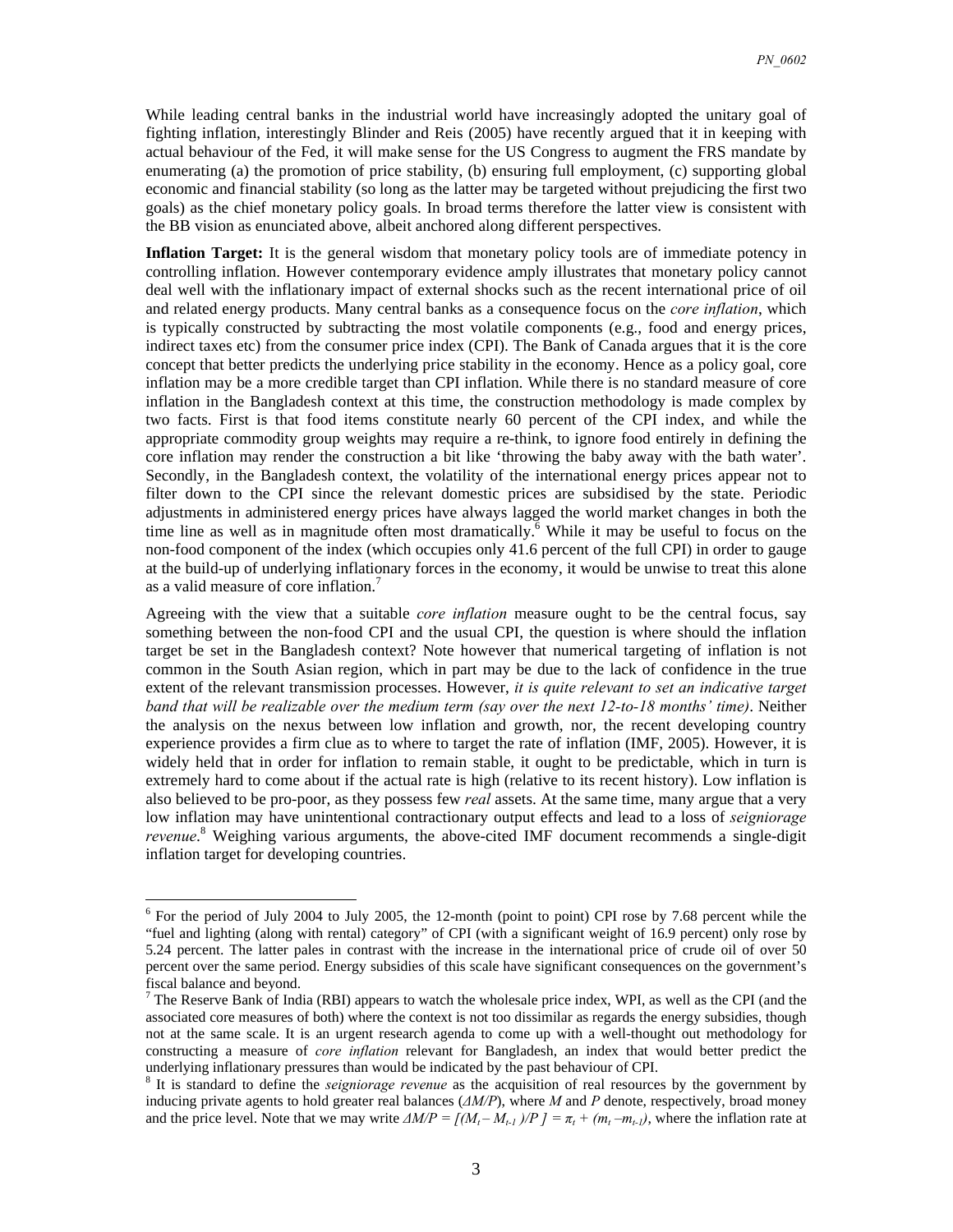As already noted, apart from the brief spell of volatility in the mid-seventies, inflation in Bangladesh has been moderate. This is particularly true for the 1990s, when inflation remained mostly in the single digit before falling further to just below 2 percent in FY01 (see Figure 4 below). Two forces tend to drive domestic prices at a faster clip than say in mature industrial economies, one of which arises from the gradual erosion of the nominal value of the national currency thereby boosting the price of tradable goods. The other element arises from the steady growth of income stimulating the price of non-tradables. Food prices appear to keep growing due to trade restrictions of various sorts as well as due to the growing market of processed food (e.g., canning) for both domestic and export markets. For these reasons it may be unrealistic to expect that inflation can be sustained at a very low level (e.g., 2 to 3 percent) as found in some mature economies.

Consequently, *the Bangladesh Bank may set its medium-term indicative mid-point target for a suitably defined core inflation at 5 percent (i.e., a band of 4 to 6 percent), which ought to allow enough flexibility to deal with a range of economic contingencies*. While the design of the suitable core rate is subject of further analysis, note that the current non-food inflation rate of 4.99 percent [as of *October 2005 on a 12-month average basis*, the point-to-point figure being 7.12], though on an upward trend, indicates that the less volatile component of the price index is well situated within the range of the proposed target band. The full CPI for the above period (at the average rate of 6.77 percent and 7.28 on a point-to-point basis) is on the high side. Accordingly, BB has just announced a further tightening of monetary policy by raising both the cash reserve ratio (CRR) as well as the statutory liquidity ratio (SLR) by one-half and two percentage points, respectively, to 5.0 and 18 percent effective October 1, 2005.

It ought to be emphasised that at this stage of the economic transformation of the Bangladesh economy, the growth strategy that the country is poised at is that of the export-led variety, and hence the real value of the exchange rate ought to be of concern. However as noted above, in a floating rate system, there is no question of a target band for the currency par value, and hence the orderly shortterm adjustment in the exchange rate is a necessary accompaniment of the (export-led) growth (and hence poverty reduction) objectives. In order to maintain export competitiveness, one also has to keep an eye on the evolving pattern of sectoral productivity changes in the competitor countries. If inflation or productivity is allowed to slip, the subsequent depreciation in the par value of the currency will fuel further inflation, and one would end up in an un-winnable policy conundrum. However, as further discussed below, the pattern of the inflation-adjusted REER index against a trade-weighed basket of currencies of the nation's trading partners tracked by BB since the mid-1980s appears very stable, and is indicative of the continuing competitiveness of the par value of the Taka.

**(b) Growth Target**: So long as Bangladesh remains within the NSAPR-PRGF framework, the growth target is already built in there. The latter are based on the *medium term macroeconomic framework* (MTMF), which enshrines the mutual consistency of the monetary and fiscal policies of the nation. Annual updates of the growth and inflation targets, and hence the parameters of mutually consistent monetary and fiscal programs must be based on sound forecasts of the level of consumer demand, investment and the balance of payments (BOP). Only then can the subsequent design of the policy environment, and the requisite means for its implementation can be firmly grounded on reasoned hypotheses. One major constraint in this exercise is the current lack of timely data on macro indicators such as output, industrial employment, and investment. The central bank can play a major role by coordinating with other institutions (e.g., Bangladesh Bureau of Statistics, BBS, the Planning Commission and the Ministry of Finance) the on-going efforts to collect and process quarterly and monthly data on major macroeconomic variables.

#### **2.2 Conduct of Monetary Policy**

The consensus modern practice appears to favour a rule-based approach to the conduct of monetary policy. John Taylor (1998) defines a *monetary policy rule* very generally as a description of how the

time-*t* is denoted by  $\pi$ <sub>t</sub>, and, real balances (M/P) at time-*t* is denote by  $m$ . This restatement highlights two sources of seigniorage; the first part is the *inflation tax*, i.e., the amount of additional fiat money required to keep real balances constant in the face of rising prices. The remainder is the public's desire to hold additional real balances given the inflation rate.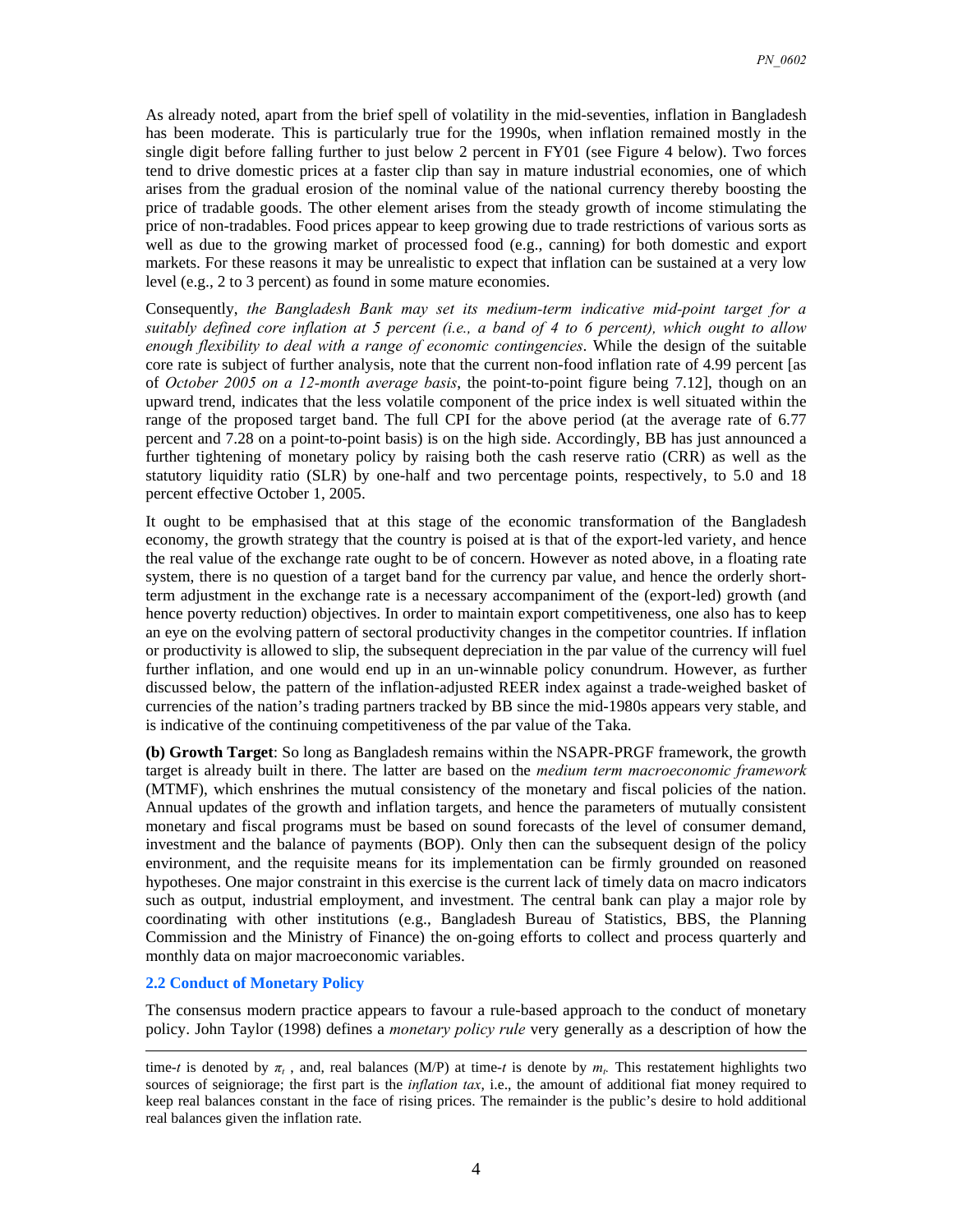*instruments* of policy (e.g., a short-term interest rate) change in response to *target* economic variables. Thus Fed's recent behaviour, especially over the Greenspan era, whereby it routinely monitors the inflationary outlook (typically by examining the evolving pattern of a broad index namely the GDP deflator) and the expected output (by analysing labour market data, namely non-farm employment growth), and periodically decides to adjust the *federal funds rate* or to leave it unchanged, is an example of a monetary policy rule.<sup>9</sup> For reasons that are well-known interest rate interventions are believed not to be the most direct of tools to influence the aggregate demand in a developmental setting as Bangladesh. The industrial sector demand for private capital would be interest sensitive, other things being equal. The investment climate (inclusive of institutional aspects as well as the tax regime) likely plays an important, if not the dominant role. However given that total private sector credit demand is roughly 70 percent of the total domestic credit delivery, the share of investment credit would be even smaller.<sup>10</sup> Hence the monetary policy tools would be effective to only a part of the total credit. Even here though movements in the short-term interest rates that serve as the Bank's policy instruments, namely the *repo* and the *reverse repo* rates (see below), have little direct passthrough on to the spectrum of lending and deposit rates of commercial banks. Perceptions of high credit risk, non-market interest rates offered by government saving instruments, absence of secondary trading in public debt and the like are cited as reasons for the price rigidities (especially downward) in the financial system. Insofar as private saving and money demand behaviour are concerned, in light of the shortcomings in financial deepening, there are doubts whether the plausible magnitude of the respective interest elasticities are beyond the insignificant level.

Consequently the Bangladesh Bank puts greater reliance on monetary targeting focussed on the reserve money (RM, consisting of currency in circulation and the balances of other banks with the Bangladesh Bank), and thus via the money multiplier, on broad money, i.e., M2, which is the sum of currency in circulation, demand deposits and time deposits. BB programs the required limit of monetary expansion, broad money in this case, based on estimates of GDP growth, CPI and changes in the income velocity of money.<sup>11</sup> The simple relationship between broad and reserve money allows the latter to be used as an intermediate target, which is convenient since the policy instruments may directly target RM effectively. While the details of the instruments and modalities are described below, note that the essence of this approach is to routinely (indeed on a daily basis) monitor and influence the supply of liquidity in the private credit market that would be consistent with BB's judgement of the inflation and GDP outlook. However, the success of this strategy squarely depends on a good understanding of the underlying inflationary process and the GDP forecast built into the target money stock growth.

Lately the annual monetary program of the Bank and the fiscal program (i.e., the annual budget) have both been drawn up with reference to the MTMF cited above. Such coordination is expected to lead to greater stability in the policy stance adopted by each of the executing agencies, namely the Bangladesh Bank and the Ministry of Finance, respectively. In the Bangladesh monetary program, M2 was set to grow at 14.2 percent in FY'05 (i.e., to end June), but the actual provisional growth stood at

<sup>&</sup>lt;sup>9</sup> Recall though that the original rule proposed by Taylor (1993) actually calls for the Fed to adopt a given formula which would stipulate precisely by how much the short term interest rate would be changed in response to a unit change in the deviation of both output and inflation from their long-run levels. This formulation, widely known as the Taylor rule, assumes a constant growth of money stock. The formula of course will undergo revisions in the event of systematic changes in the money growth in response to changes in the interest rate and other variables.

 $10$  Looking at July '05 over July'04 figures, it is seen that of the total growth of domestic credit of 225 billion taka, total private sector share was about 159 billion (Bangladesh Bank, 2005a). Then there is the Islamic banking component (between 13 and 15 percent of the industry) which is essentially outside the interest rate mechanism.

<sup>&</sup>lt;sup>11</sup> The monetary programming idea can be usefully described by a simple minded growth relationship derived from the old quantity equation:  $g_P = (g_M + g_v - g_Y)$ , which states that the anticipated inflation rate  $(g_P)$  can be decomposed into the sum of the growth rate of broad money  $(g_M)$  and velocity  $(g_v)$  while netting out the growth rate of real output  $(g<sub>Y</sub>)$ . Broad money (M) may however be related to the operating target, the reserve money (*RM*), via the money multiplier (*m*), and in growth form one obtains:  $g_P = (g_{RM} + g_m + g_v - g_Y)$ . See IMF (2005) for additional details.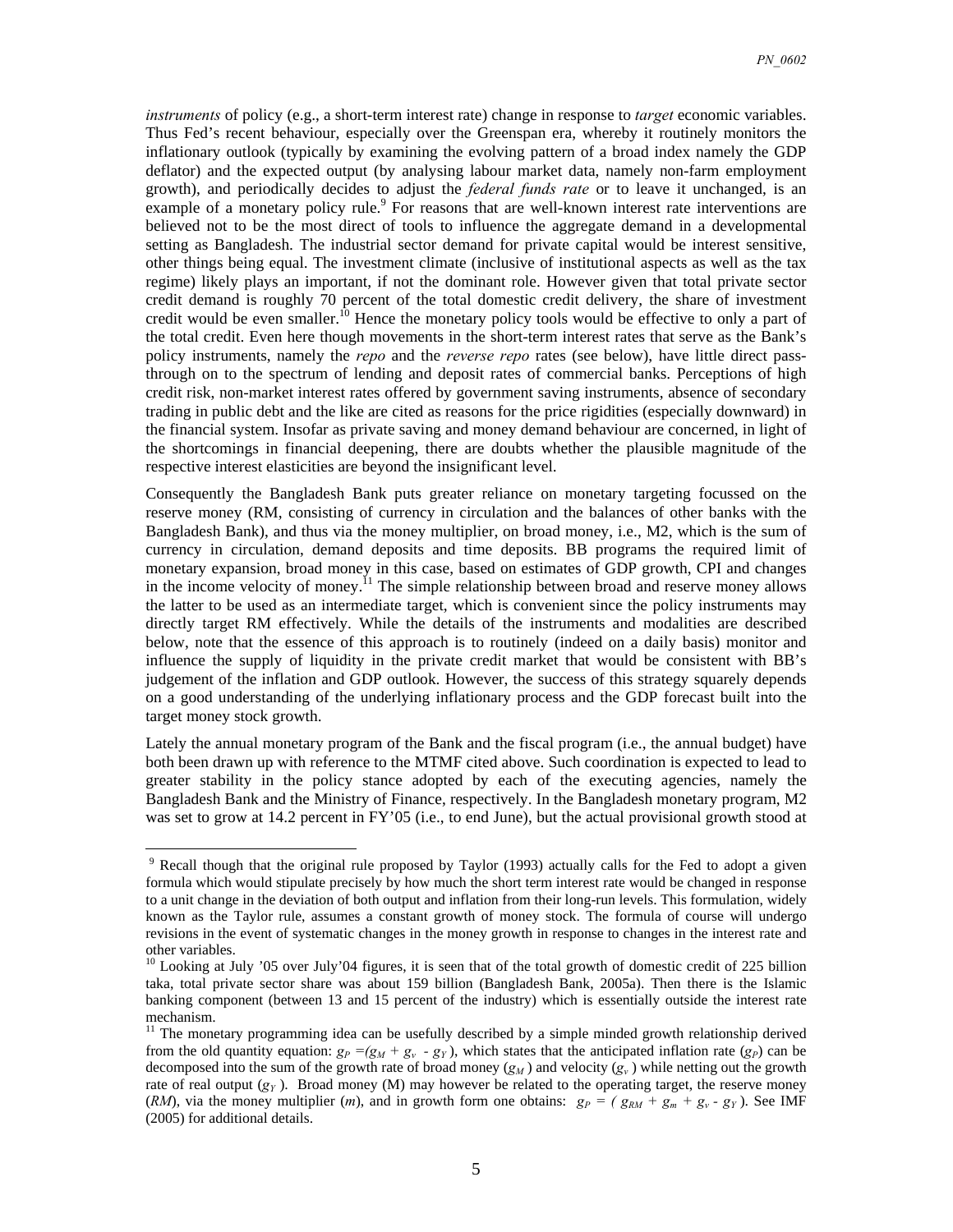16.81 percent. Data for FY'04 shows that year-on–year actual growth had also been greater than the targeted rate (13.8 as against 11.9). The FY'06 currently projected broad money growth rate has been set at 13.5 percent, which is somewhat lower than the immediate past experience. The deviations of targeted money stock growth from the programmed level often indicate the inherent difficulty in strictly adhering to the program in view of shifts in money demand occurring due to financial innovations and due to evolving financial deepening.<sup>12</sup>



*Figure 1: 12-month average growth rate of CPI and M2* 

*Source: Constructed by Md. Shahiduzzaman of PAU based on annual data from BB as well as from the ADB website (Key Indicators, 2005)* 

The success of targeting broad money in order to control inflation is premised on the long-term equilibrium relationship between money and prices. While the subject calls for a detailed analysis, a brief look at Figure 1 suggests that even if the long-term co-movement of the two variables may appear stable, there are significant short-term deviations in such a relationship.<sup>13</sup> The transmission mechanism between money supply and prices remain tenuous especially in the case of developing economies, and its further analysis is a topic of immediate policy interest.

#### **2.3 Choice of the Monetary Instruments**

 $\overline{a}$ 

Since monetary policy goals cannot be influenced directly, like most central banks BB uses a set of indirect instruments. As described above, the broad money (*M*) can be influenced indirectly by changes in policy instruments that target and monitor the reserve money (*RM*) via the money multiplier (*m*). The primary mechanism employed for this purpose is the direct control of liquidity on a day-to-day basis achieved by the *repo*, *reverse-repo* and the weekly T-bill auctions. The latter instruments would in turn have an impact on the *inter-bank call money rate* for overnight transactions, which is the equivalent of the federal funds rate in the US.

The cash reserve requirement ratio (CRR) and the statutory liquidity ratio (SLR) are effective means of announcing the monetary policy stance. In a tightening mode, BB adjusted CRR twice recently (in the third quarter of FY' 05, and again in the first quarter of FY'06, though effective from October 1, 2005). In the latter occasion the SLR was also raised to 18 percent. It is also noteworthy that the Bangladesh Bank has of late encouraged the activation of the inter-bank call money market instead of the reliance of commercial banks on the rediscount window the Central Bank.

 $12$ The monetary program data is taken from IMF and BB (Bangladesh Bank, 2005a). The FY'06 information is contained in GOB (2005).

<sup>&</sup>lt;sup>13</sup> An implicit assumption behind monetary targeting is the existence of a stable money demand function. Some doubt if the money demand function is stable in a developmental setting; however the Reserve Bank of India economists argue that the money demand function is indeed stable at least under recent Indian conditions (Reddy, 1999). While further research using modern estimation methodologies is highly warranted on this important topic, one also has to wonder about the question of the quality of available data.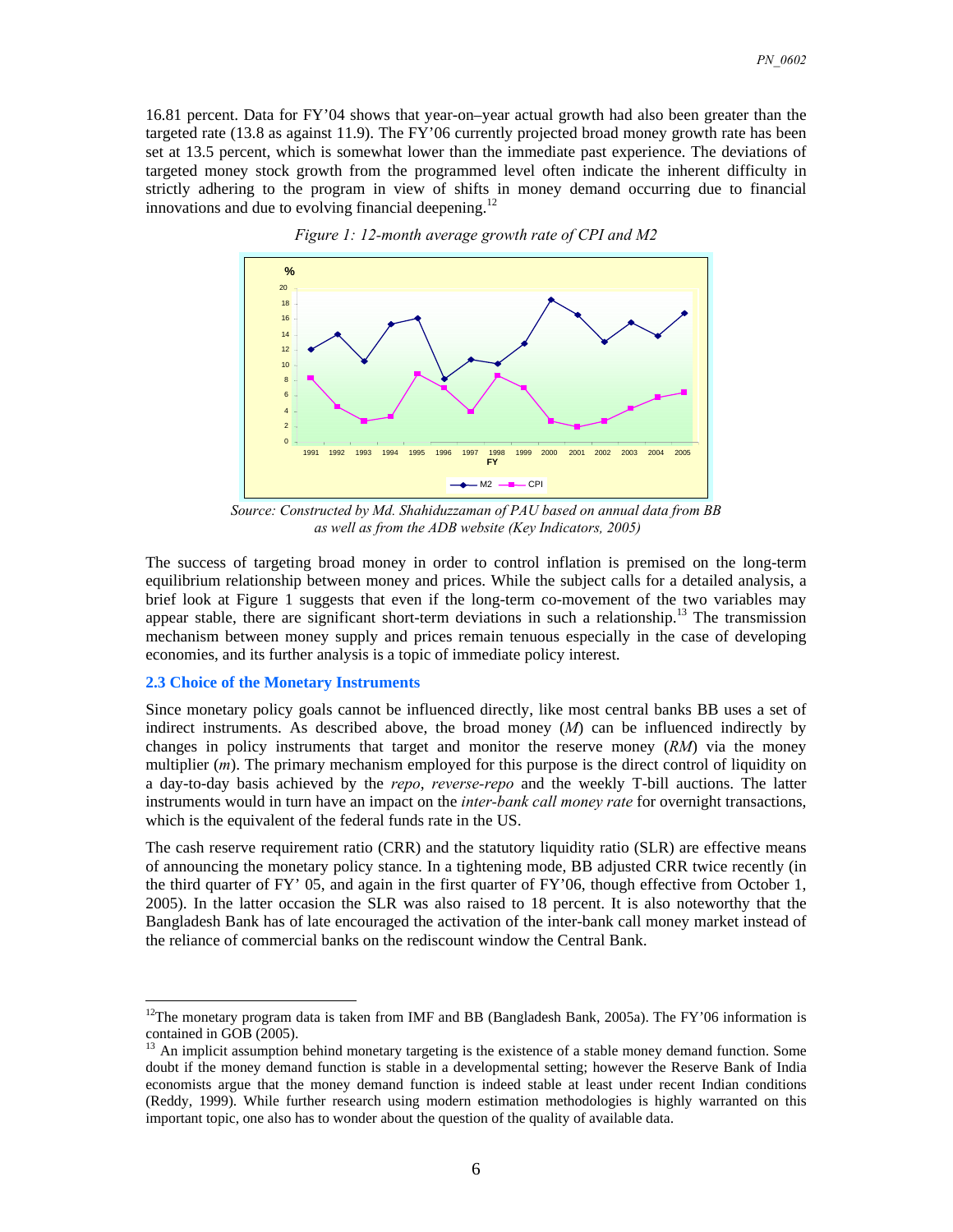As the time lag between policy actions and the eventual impact on goals is usually several quarters long, additional information variables such as foreign reserves, short-term interest rates, liquidity situation and domestic credit growth appear handy for policy makers to adapt and revise its policy measures if and as needed. No matter how sound is the monetary programme being pursued and its analytical base, the monetary authorities need to use their judgment deciding the future direction of the policy stance and communicate that rationale to the public.

#### **2.4 Exchange Rate Management**<sup>14</sup>

Movement in the exchange rate has a direct effect on GDP and employment outlook especially through the export channel where the competitiveness of a country's goods depends on the REER. A misaligned rate structure may also lead to resource misallocation in domestic production.

Since the floating of the currency, the short-term currency management issue has come down to ensuring orderliness in the movement in the exchange rate due to temporary events. Toward this end, other than occasional direct intervention (buy/sell) in the currency market, the Bangladesh Bank also has in its toolkit the indirect instruments that can exert an influence on the par value of the currency. These relate to the control over liquidity via *repo*, *reverse repo*, and T-bill auctions.

Over the longer run, however, the primary exchange rate issue has to do with the real value of the exchange rate, namely the *real effective exchange rate* (REER). Fortunately, however, the inflation adjusted par value of the national currency has held up well against its competitors and the pattern has been stable, even depreciating a little during the past two-to-three years. To illustrate, the REER index of the currency stood at nearly 100 in early 2003 (indicating no over-or-under valuation); it has fallen to 90 in the current quarter, which represents a 10-percent depreciation rendering national exports more attractive. In the event of a persistent misalignment that is not being corrected by the market, the instruments at the disposal of BB are same as noted above.



**Figure 2:** *The REER Index* 

*Source: Monetary Policy Department, Bangladesh Bank*

In keeping with these objectives, BB therefore articulates its concerns and views on the evolving pattern of both the anticipated temporary discrepancies in demand for and supply of foreign currency as well as on the pattern of REER. Brief statements on these accounts may be released to the media and the public in regular intervals, and of course, at other times should events so warrant. Anticipation of events is likely to make the eventual fluctuations more orderly as time and the risks actually unfold, and thereby render the Central Bank policies more effective.

This section has outlined the logic behind the monetary policy goals set by the Bangladesh Bank, and demonstrates how the multiple goals are being kept in balance by the design of policy tools. It should be stressed that in order to refine the understanding of the policy framework and the associated transmission mechanisms, rigorous empirical investigations need to be initiated on an urgent basis. Issues of the estimation of a stable money demand function in Bangladesh, an in-depth investigation

<sup>&</sup>lt;sup>14</sup> Adapted from Bangladesh Bank (2005b).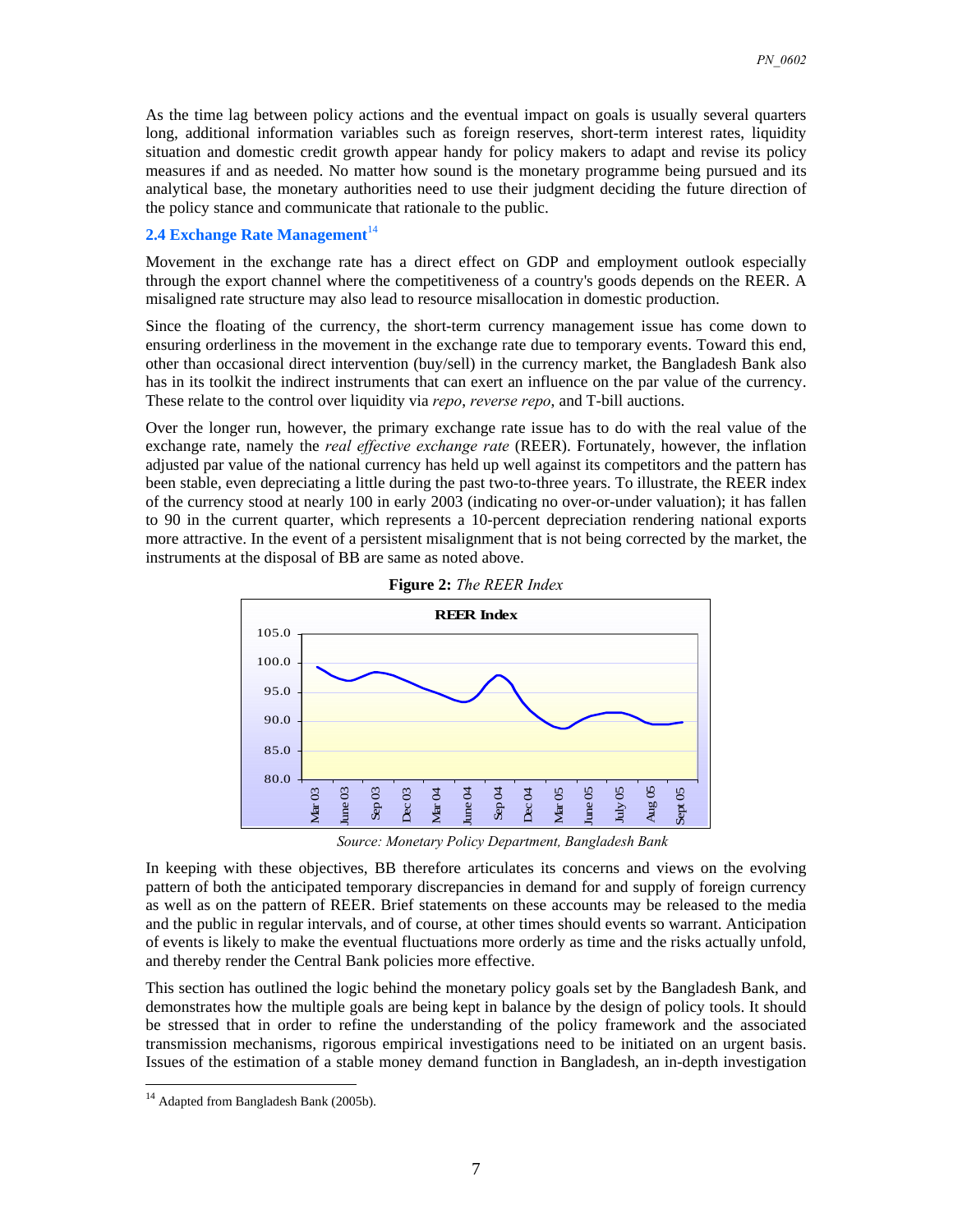of money-inflation relationship, and the interest rate sensitivity of aggregate demand components (mainly private investment and consumption) need to be reviewed afresh. The absence of a smooth linkage between the short term rate setting targeted by the monetary policy tools and the broader credit market is also an area of further focus. In addition, the development of technical capability in modeling and forecasting the key macroeconomic variables is also crucial in formulating and analysing monetary policy effectively.

#### **3. Macroeconomic Outlook for FY06**

#### **3.1 Outlook for Domestic Demand**

The revised estimate of the real GDP growth (provisional) for FY05 has been put at 5.4 percent, which is significantly below the highest ever growth of 6.3 percent recorded in FY04. The shortfall is mainly attributed to the effects of the devastating flooding of July-September, 2004 on the agricultural output; indeed the total crop production fell by 3.3 percent in FY05 (against a positive growth of 4.3 percent in the previous fiscal year).<sup>15</sup> The big surge in the international price of oil is also believed to have contributed to the diminished GDP growth. The government's latest revised projection of output growth for FY06 is, however, higher (6.5 percent) as discussed in MTMF which was prepared within the context of the Poverty Reduction Strategy Paper, NSAPR (GOB, 2005).

**(a) Assessment of growth prospect in FY06:** The October issue of the first ever *Monetary Policy Review* (Bangladesh Bank, 2005c) assesses the outlook for growth for FY06 to be in the range of 6.3 to 6.8 percent much in line with the MTMF expectation. This growth outlook implies a modest rise in domestic demand which will be significantly aided by higher expected growth in agriculture and the service sector, and also by robust growth of remittances offsetting the deficit in trade balance. Historically, the trade balance has detracted from the GDP growth. Analysis of the detailed outlook for private and public sector consumption spending, investment spending, and net trade is outlined below.

**(b) Prospects for Aggregate Spending: Demand-side Outlook.** Both export and import figures for July-September, 2005 period show a significantly decelerated pattern in a month-to-month comparison with the preceding fiscal year. For example, exports grew by 6.1 percent over the first quarter of FY06 vis-à-vis 24.7 percent in the same period of FY05, all figures measured in USD. The comparable figures for import growth (USD, C&F, though only for the July-August period), on the other hand, were 15.8 (FY06) versus 25.1 (FY05). However, the commodity composition of imports appears to be moving away from consumer goods. It is anticipated that the recent monetary policy stance will lead to a further decline in the growth of imports.

Remittance flows recorded a significant increase of 30.39 percent during July-August, 2005 over the corresponding period of the preceding year, where growth is much higher than the 14.77 figure obtained in FY05. These transfers are likely to remain robust in FY06 on account of technological advances, improved efforts by the formal channels to mediate transfer of funds from abroad, as well as higher anticipated growth in the petroleum exporting countries, which are among the major sources of these earnings. Hence one may predict a narrowing of the current account deficit, and thus on the overall balance of payments (BOP) in FY06, which would sustain the anticipated GDP growth. The remittance growth is also expected to boost aggregate consumption in the economy.

Domestic credit grew at an annualized rate of 16.5 percent during the first quarter of FY06, which is supportive of higher import growth as well as higher private investment. While looking at the growth picture of sectoral credit disbursement, agricultural credit disbursement registered a growth of 9.69 percent (provisional figure) during July-August of FY06 over the corresponding period of the preceding year. Further, household consumption spending is also expected to grow robustly in FY06 boosted in part by the steady growth of remittances.

Government revenue collection during the first quarter of FY06 recorded a strong growth of 14.8 percent over the corresponding period of the previous fiscal year which is very close to the yearly

<sup>&</sup>lt;sup>15</sup> Note that "crops and horticulture" occupied 11.5 percent share of GDP in FY 05.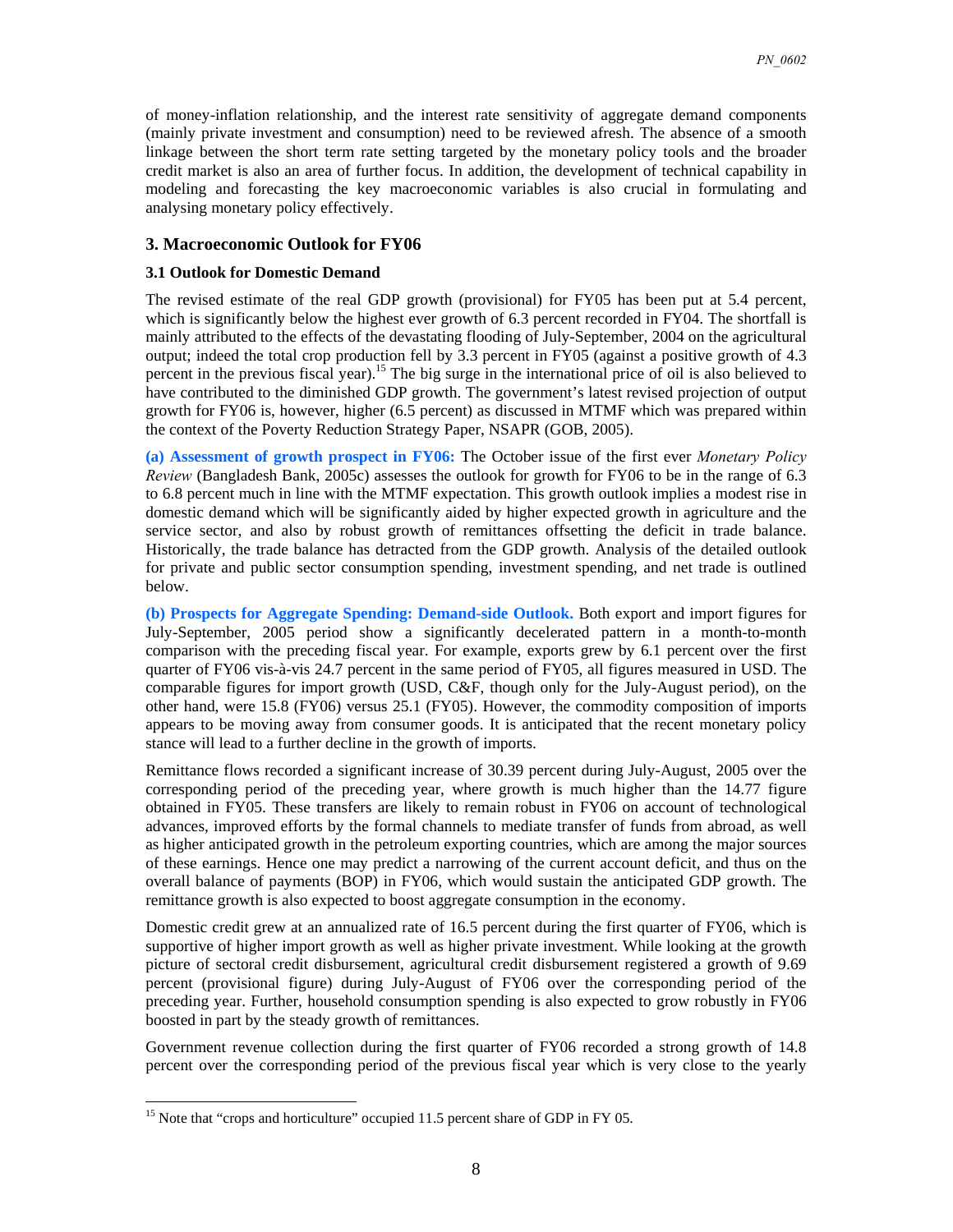targeted growth rate of 16 percent. In view of the administrative measures underway at the National Board of Revenue (NBR), it is anticipated that the current trend will continue which would support higher public sector spending capacity as well as public outlays in gross fixed capital formation. Sustained high international price of oil and the consequent borrowing forced upon the government remains a major element of downside risk in the above equation.

#### **(c) Prospect for Sectoral Output Growth: Supply-Side Outlook**

*Agriculture*: The MTMF embedded in the NSAPR document expects that the buoyancy in the overall agricultural sector growth, especially aided by the crops sub-sector and the fishing and livestock subsectors, will experience further boost. The recent projection of the Directorate of Agricultural Extension, Ministry of Agricultural (MOA), GOB, indicates a very strong rebound in FY06 after a dismal record in FY05. MOA expects agricultural growth to be led by expected bumper production of cereal products (12.63 percent), and particularly strong growth for all varieties of rice (12.07 percent). The major assumptions behind the higher growth projection of cereal products including rice are the adequate rainfall recorded in the current monsoon, and also higher public expenditure and higher credit disbursement for the agricultural sector. Furthermore, the quantum index for domestic fertilizer output also shows steady growth which again supports the expectation of higher agricultural growth in FY06. The higher cost of diesel for irrigation during the dry season however remains a possible element of downside risk affecting the yield of the *boro* crops.

#### *Based on a detailed analysis of sub-sectoral growth rates, it is projected that the overall growth for the agricultural sector is likely to be in the 3.8 - 4.3 percent range in FY06.*

*Industry*: Overall industrial output growth is estimated to have been 8.6 percent in FY05 which is 0.95 percentage points higher than that of FY04. This higher growth is partly due to the robust manufacturing activities in the fourth quarter of FY05. Available quantum index of industrial production (base of 1988-89) shows that the large and medium size firms have recorded a growth of 9.6 percent during July-May in FY05, which is consistent with the overall industrial growth pattern. Evidently, industrial growth is intimately connected with the export potential, where of course woven and knitwear products make up nearly 80 percent of total exports. The first quarter update for exports suggests a growth in value (USD) terms of 6.1 percent. One positive sign is the growing market share of knitwear products which so far has more than offset the relative decline in the export of woven products.

Industrial credit utilisation in the current fiscal year appears to be growing at a slower pace than in FY05. However, overall private sector credit has grown robustly by 3.43 percent during the first quarter of this fiscal year, which is actually slightly higher than the 3.25 percent growth registered in the corresponding period of FY05. A review of past behaviour indicates an element of seasonality in credit flows, which suggests a strong likelihood of faster growth later in the year. It must be noted however that while the first-quarter credit growth figure appears to be consistent with the revised FY06 monetary program of BB, given the high level of pubic borrowing from the banking system in the last few months, concern arises about meeting the needs of the private production sector. The issue is how to divert credit flows from the public as well as the household sector to the production sectors in agriculture, industry and services.<sup>16</sup> The scope of the equity market is also of relevance here.

*Overall taking these and related considerations into account the likely industrial growth for FY06 is expected to lie in a range of 8.0 to 8.5 percent, which is a shade lower than the 8.6 percent figure realised in FY05, but well in excess of the average recorded over the past five years.*

*Services*: While a good part of the service sector activities remain structured around agricultural and industrial sectors of the economy (e.g., transportation, port and warehouse services tied to foreign trade), the newer and fast-growing components appear to be quite detached from the above nexus. The

<sup>&</sup>lt;sup>16</sup> The high and unsustainable public borrowing behaviour of the recent months is clearly fuelled by the continuing high price of petroleum products as well as the delayed release of funds by the development partners, which are subject to some conditionalities. While the second of the two may well turn out to be a problem of cash-flow mismatch, the former is a structural one engendered by the current government policy of the administered price regime.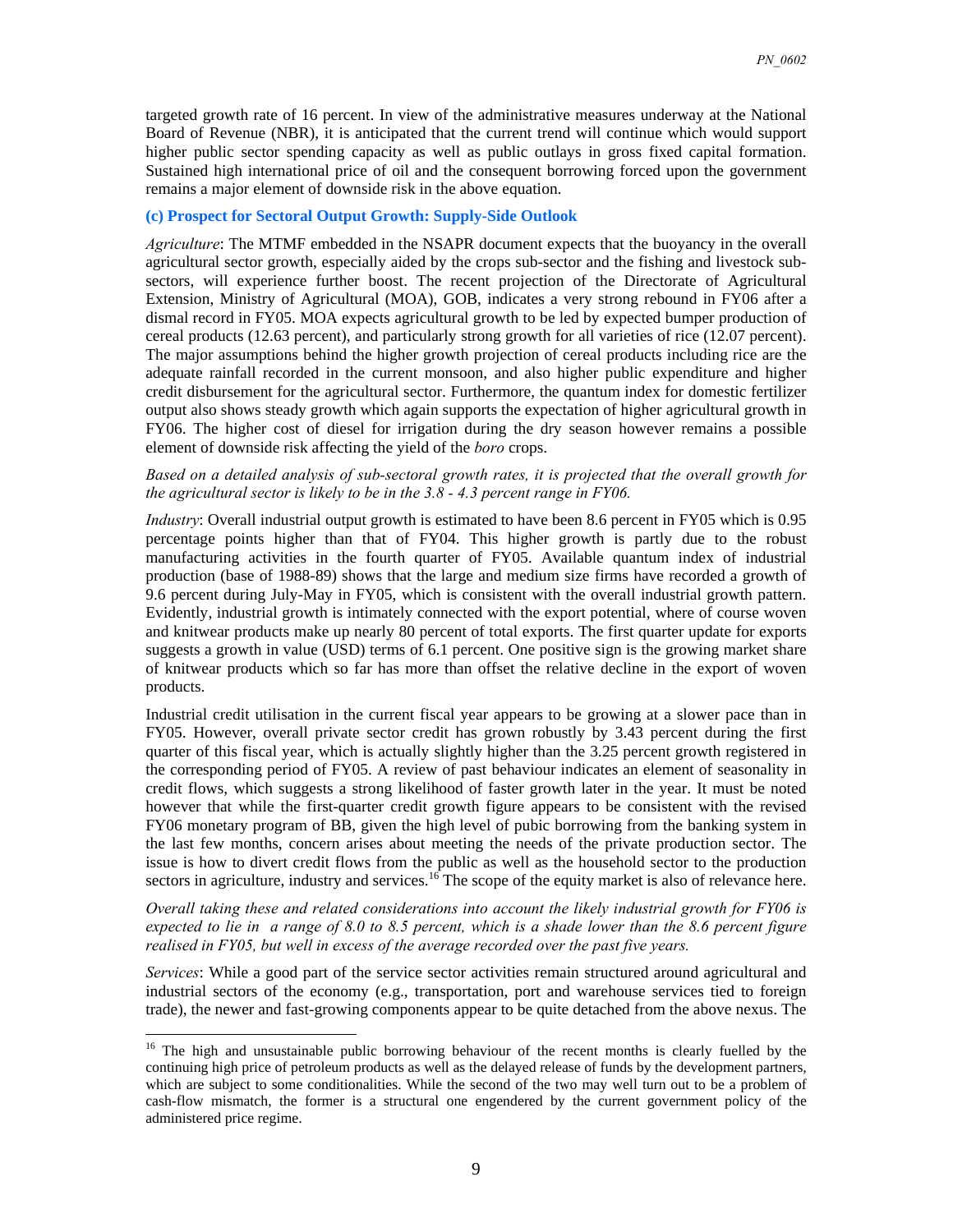latter examples would include telecommunication, computer and internet, education, financial intermediation, health care and the like. All of these sectors have grown faster than GDP over the past several years, and it is anticipated that this process will continue into FY06. Growth of investment in these sectors is indicative of future growth of the related service sub-sectors.

The expansion of the service sector share of GDP is also explained by the growth of urbanization as well as increasing activities in trade and commerce. The addition of retail space for domestic, commercial and foreign trade activities in response to buoyant demand is also indicative of continuing growth in these areas. All these developments show evidence of sustained activity in the growth points of the service sector in FY06, and collectively these units represents a major component of the service sector output.

*It is therefore expected that in FY06, the service sector would build on the past year's performance, and yield a growth rate of 6.5 to7.0 percent.* 

#### **3.2 Outlook for Net Trade**

As imports are expected to grow faster than exports, Bangladesh is likely to face further trade deficit in FY06. In fact, the first two months (July-August) of the current fiscal year compared with the corresponding period of the previous fiscal year were characterized by robust growth in the value of knitwear exports (19.6 percent), which was largely offset by a 9.1 percent decline in the export of woven garments. Total exports increased by 3.4 percent in the first two months of FY06 over the corresponding period of FY05, much in line with the overall performance of the RMG sector. However, the revaluation of China's currency (RMB) by 2.1 percent against USD on July 21, 2005, and the continuing pressure on China to further revalue its currency are likely to have a favourable effect on Bangladesh's RMG exports in FY 06. The Chinese case has been further weakened by trade restrictions being enforced both by US and EU. Despite stiff global competition, in view of the continued expansion into US market, growth in RMG exports is expected to remain healthy in FY06.

Growth in imports is expected to continue to be robust in FY06, having already grown by 20.6 percent in FY05. Indeed during the July-August 2005 period imports grew by 15.8 percent. For example, food grain, POL, capital machinery, fertilizer, oil seeds, iron and steel grew by 67, 83.3, 36.5, 200, 336 and 52 percent, respectively, during this period. Given the crop forecasts, import of food grain is expected to moderate significantly. Price of crude oil in the international market signals a downward trend, declining from \$70.85 per barrel on September 4 to \$59.56 per barrel on October 26, 2005. Nonetheless, the continuing high cost of POL has contributed to the pressure on the current account balance (as well as on the domestic fiscal balance) in FY06. High growth of capital machinery appears to continue in FY06 in view strong demand from sectors such as RMG, telecoms and power generation. In view of the modest growth of exports, trade deficit is likely to be further widened in the new fiscal year. However, since the current account balance is greatly influenced by inward remittances, strong growth in the latter is expected to narrow the current account balance deficit in FY06.

Summing up the outlook for aggregate demand, the October issue of MPR expects the FY06 real GDP growth to be in the 6.3 to 6.8 percent range (Table 1). The chief elements contributing to the higher growth in the current fiscal year include a strong rebound of agricultural output (mainly the crop subsector), steady RMG (particularly knitwear) exports and a robust growth of remittances. However, it ought to be stressed that this forward looking analysis takes for granted that the Bangladesh Bank will succeed in running an appropriate cautionary (i.e., tight) monetary policy stance in light of inflationary pressures currently at play without unduly depriving the private sector of the credit support it would need in order to meet the growth target.

#### **3.3 Exchange Rate Outlook**

The foreign exchange market in Bangladesh witnessed a continued depreciating pressure on the nominal exchange rate. The Taka-Dollar exchange rate increased from Tk.60.50 in July 2004 (weighted average) to Tk.63.79 on July 2, 2005 in the inter-bank market reflecting about *five* percent depreciation. The rate fell to Taka 65.75 per USD on October 25, 2005 resembling a further *three*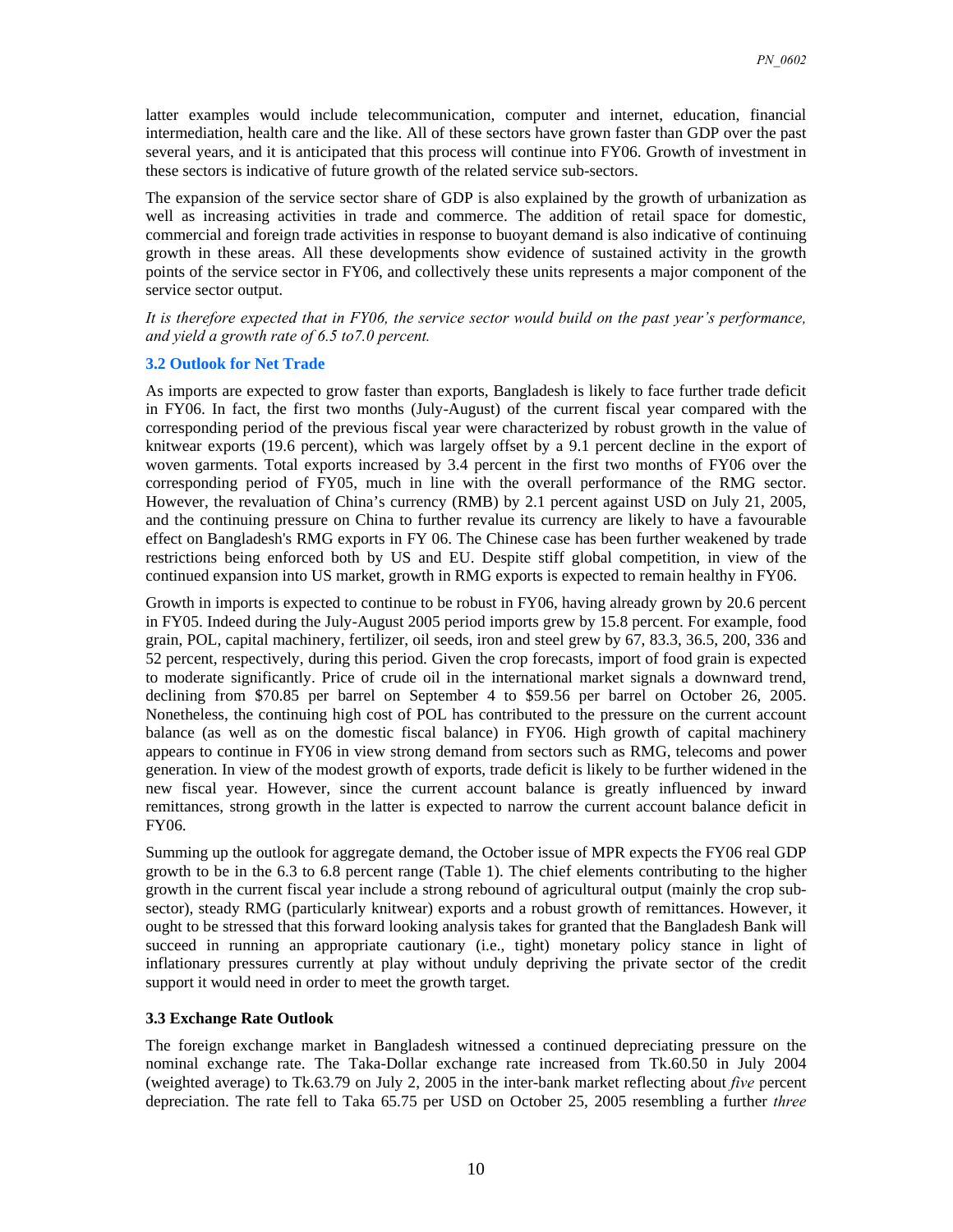percent depreciation in the first four months of FY06. The weakening trend of the nominal exchange rate however has not affected the REER index one way or the other (Figure 2). The distance between the unofficial and the REER based rates has been stable over the past six months or so (Figure 3).

| Sector                | <b>GDP</b><br>Share in | Average<br>Growth | <b>FY05</b><br>Growth | FY06 Growth<br>Projection Range |                   |
|-----------------------|------------------------|-------------------|-----------------------|---------------------------------|-------------------|
|                       | <b>FY05</b><br>(% )    | FY00-04<br>$(\%)$ | (% )                  | Low                             | High              |
| Agriculture           | 21.9                   | 2.12              | 0.3                   | 3.8<br>$(0.83)*$                | 4.3<br>$(0.94)$ * |
| Industry              | 28.4                   | 7.48              | 8.6                   | 8.0<br>$(2.27)^*$               | 8.5<br>$(2.41)^*$ |
| Services              | 49.7                   | 5.72              | 6.6                   | 6.5<br>$(3.23)*$                | 7.0<br>$(3.48)$ * |
| Overall<br><b>GDP</b> | 100.0                  | 5.34              | 5.4                   | 6.33                            | 6.83              |

|  | <b>Table 1:</b> FY06 GDP Projection |  |
|--|-------------------------------------|--|
|--|-------------------------------------|--|

*\*Numbers in the parenthesis indicate sectoral contribution to overall GDP growth.* 

Given that the structural shortfall in merchandise exports over imports will take time to correct itself (i.e., allowing for exports to grow sufficiently and/or the oil price to come down significantly), it is plausible that the recent weakening of the currency to persist well into FY06. However in view of prospective performance in the leading export sectors along with the visibly healthy flow of workers' remittances, it is anticipated that any further weakening of the currency to be both orderly and moderate in magnitude.





#### **3.4 Price Stability**

 $\overline{a}$ 

**(a) Recent Behaviour of Inflation:** Historically Bangladesh has experienced a moderate (i.e., singledigit) and more or less stable price situation since the late  $1980s$ .<sup>17</sup> The rate of inflation remained below 5 percent from 1991 to 1994. Food grain shortages and political turmoil together triggered the rate to rise above 6 percent in 1995. Although severe floods occurred in 1998-99, the country managed to escape much of an inflationary shock due to bumper crops, an efficient distribution mechanism, and pragmatic macroeconomic policies. The inflation rate fluctuated within the 2-5

<sup>&</sup>lt;sup>17</sup> Events such as the post-independence reconstruction, deficit spending, periodic floods/droughts, political unrest, and disruption of transportation and distribution network caused price instability at various points from the 1970s to till mid-80s.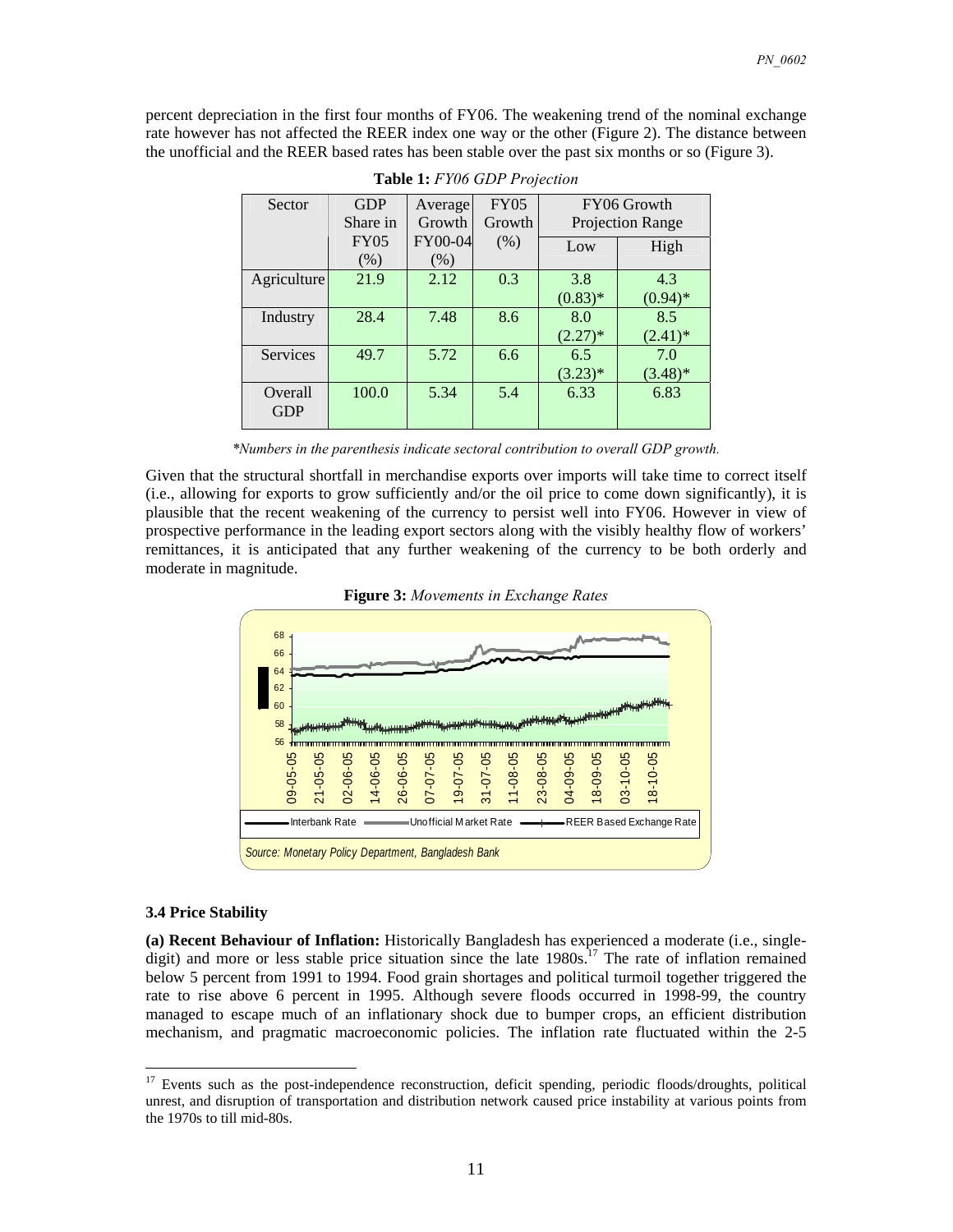percent range during the 2000 to 2004 period. The historical trend of inflation during FY83-FY05 is depicted in Figure 4.

Consumer price inflation however continued to show an increasing trend during FY05. While the 12 month point-to-point CPI increased from 5.6 percent in FY04 to 7.4 percent in FY05, the 12-month average movement indicated a more moderate increase from 5.8 percent in FY04 to 6.5 percent in FY05. These figures moved to 7.3 and 6.8 percent, respectively, in October'05. The recent increase in the price level has been mainly due to increases in the price of food items, petroleum and other imported products. The point-to-point food price inflation stood at 8.7 percent in June 2005 up from 6.6 percent in June 04, and reached 9.4 percent in August before moderating to 7.4 percent in October'05. The comparable pattern of non-food prices were 4.3, 5.3, and 7.1 percent, respectively at the end of June'04, June'05 and October'05 (Figure 5).



**Figure 4:** *Inflation Rate (12-month CPI average)* 





The 12-month average food prices, on the other hand, increased by 7.9 percent in FY05 compared with the 6.9 percent increase in FY04, while the non-food component increased at a much slower rate of 4.3 percent in FY05 compared with the 4.4 percent observed in FY04. The 12-month average food and non-food price indices rose respectively at 8.0 percent and 5.0 percent in October'05 (Figures 6).

**(b) Near Term Outlook for Inflation:** Globally inflation in 2005 has been showing an increasing tendency due mainly to higher energy prices in the international market. Direct inflationary effects of the oil price increases have been limited in Bangladesh due to the incomplete pass-through in view of the government's policy of administered retail price of petroleum products in the domestic market.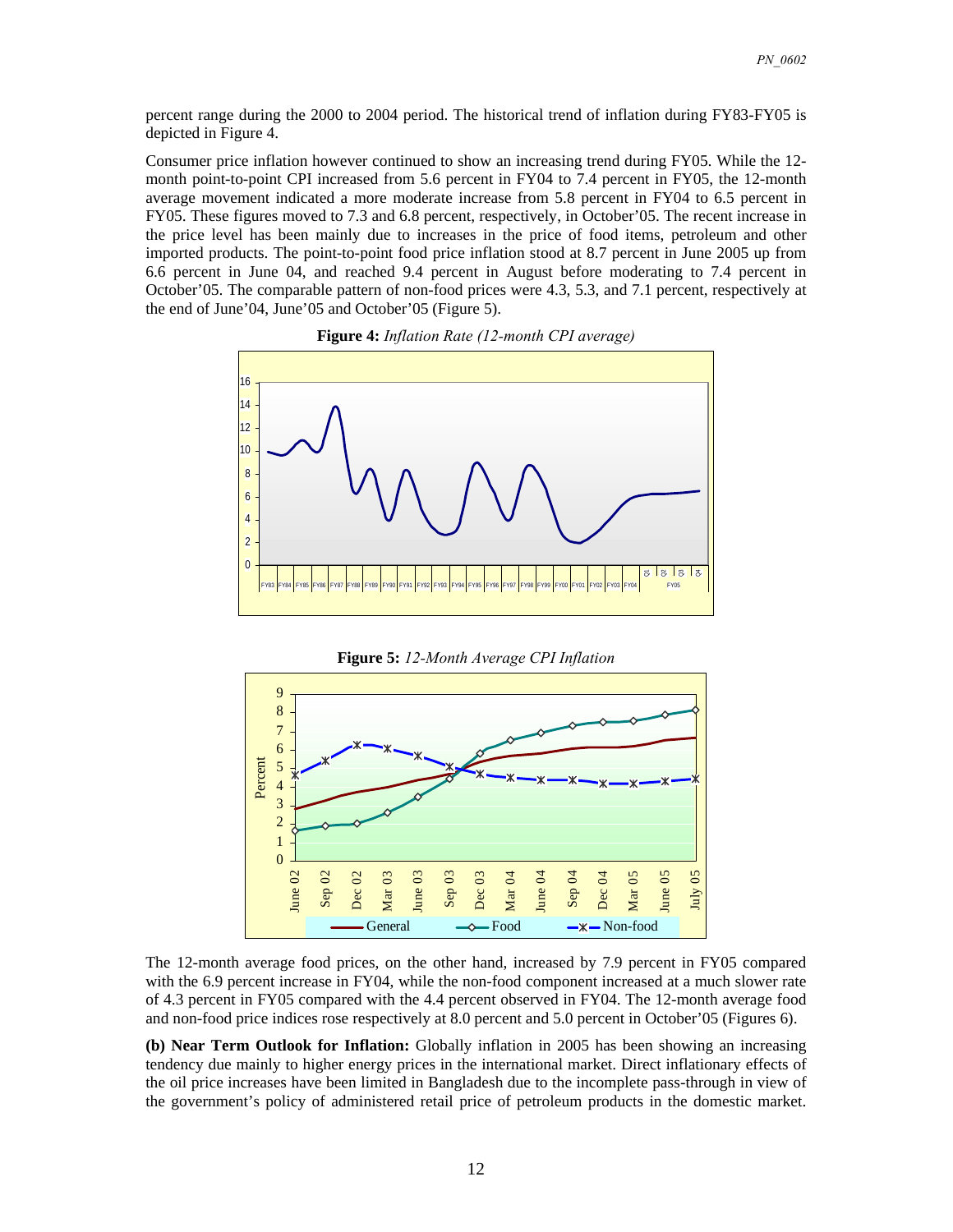However, increased prices of imported goods combined with the rise in import prices due to the currency's nominal depreciation also fuelled inflationary pressures in the economy. It is worth noting that high food price in the pre-harvest season as well as the upward, even if moderate, adjustment in the administered energy prices explain most of the current bout of inflationary pressure.



**Figure 6:** *12-Month Point-to-Point CPI Inflation*

The continuing risk elements include the possible consequences of excess public borrowing, the weak currency markets, and the possibility of another round of upward revision in the set of administered energy tariffs, each of which adds another dimension to the inflation build-up. Then there is the spectre of rising real interest rate in the global economy (led by the US) and the associated increase in the inflationary expectations in the industrial countries, the source of most of Bangladesh imports. On the positive side, however, in view of the bumper *aman* harvest, the food component of CPI is unlikely to register much further growth over the balance of FY06. Taking these factors into account, and on the assumption that the tightened monetary policy stance will be maintained, it is expected that the 12-month average inflation in FY06 is unlikely to exceed 7.0 percent.

#### **4. Monetary Policy Stance Going Forward**

#### **4.1 Monetary Policy Stance during FY05**

Bangladesh Bank conducted its FY05 monetary policy under challenging economic conditions emanating from adverse shocks, domestic as well as external. As a result, the focus of monetary policy in FY05 was on the need to facilitate continuing growth momentum in one hand, while containing inflationary pressures and ensure currency stability on the other. At the beginning of the FY05, BB pursued an accommodative monetary policy due to additional expenditures incurred by the government to pay for oil imports as well as to rebuild following the losses caused by two consecutive floods occurring within the quarter. Year-over-year growth of public and private sector credit exceeded the programmed level in every quarter of FY05, so that by the end of the fiscal year, credit to the non-financial public sector (i.e., inclusive of BPC) rose by 25.8 percent against the target of 10.6 percent. Of course a good part of the excess borrowing was on account of the sustained high international price of petroleum products. Rationale for the accommodating monetary policy also arose from the anticipation that the country's major exporting sector, i.e., the garments sector, might experience a jolt following the expiry of MFA from January 2005.

In the backdrop of accommodative monetary policy stance, the private sector credit growth combined with the agricultural credit write-off following the floods, the high world price of many importables and the depreciation of Taka against major currencies started creating inflationary pressure in the economy. Further, there was the concern over an adverse trend in the current account balance; all these factors prompted the Bangladesh Bank towards a tighter monetary policy stance from the second quarter of FY05. Accordingly, repo and reverse repo rates were also raised substantially (typically in excess of 50 percent) to mop up excess liquidity in the money market beginning with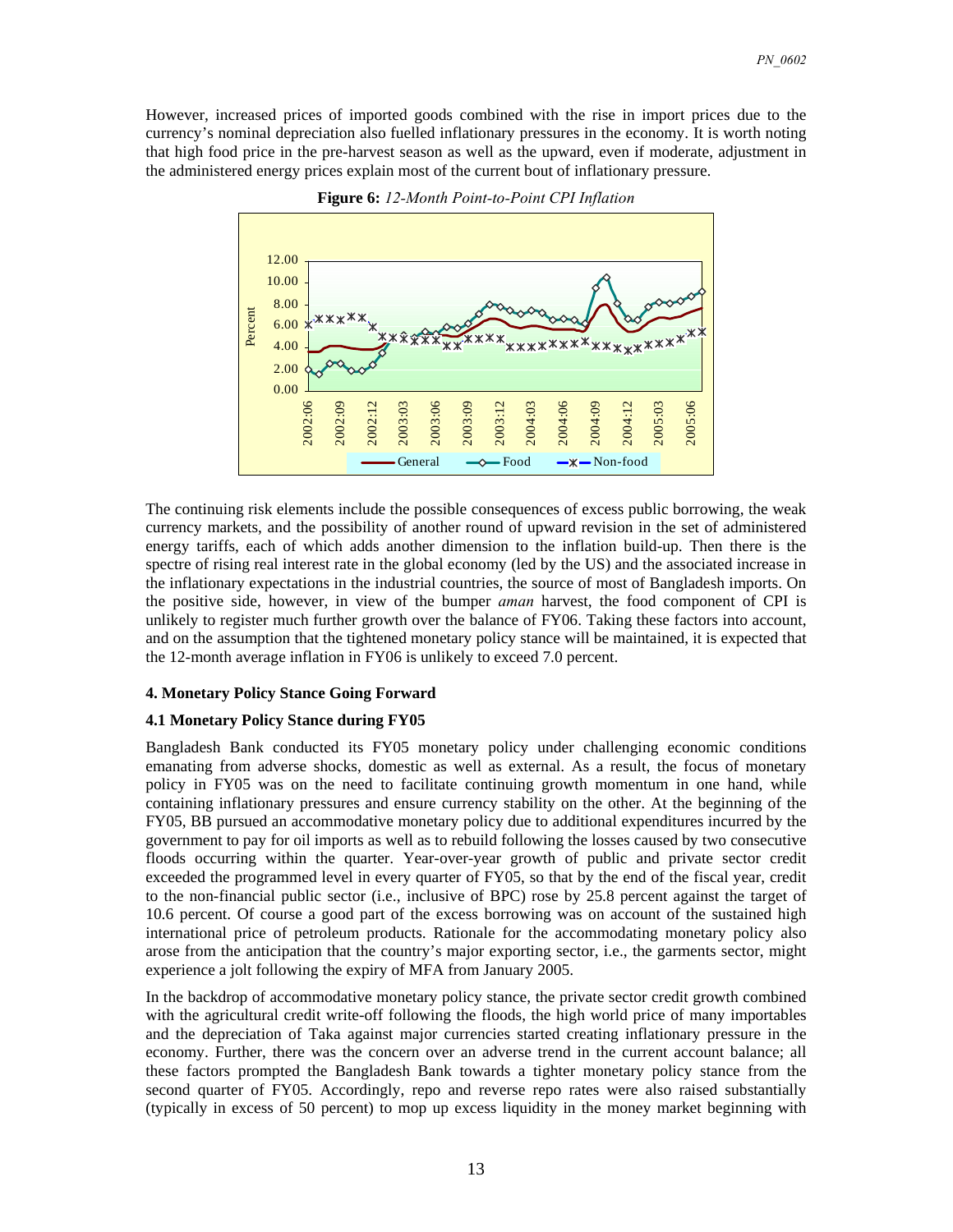second quarter of  $FY05<sup>18</sup>$ . The call money rates rose sharply in response to the tightened money market stance; the lending rate for example went from 5.42 percent in October'04 to 12.78 percent in January'05 before peaking at 15.1 percent in May'05. By June'05 however the rate has settled down to 6.71 percent.

The yield on short-term treasury bills and bonds moved up later in the fiscal year. While the 28-day Tbill yield stood at 4.04 percent in December '04, by June '05 it had gone up by more than 50 percent to 6.6 percent, most of the correction being completed during the last quarter of FY05. Yields on longer term T-bills (both the 128- and 364-day maturities) also rose from 6 to 7 percent range over the last quarter of FY05. These measures were seen necessary to contain high credit demand by the private sector, and thus restrain aggregate demand.

In the recent history of the money markets in Bangladesh increases in the repo/reverse repo rates have not quite led to lock-step increases in the schedule of deposit and borrowing rates in the banking system.<sup>19</sup> The deposit behaviour may be somewhat non-responsive to the market rates, since a lot of saving is done in the form of various government (including the postal savings) issued bonds which typically offer (high) non-market yields. The lack of secondary trading in these securities also works to distance this market from the deposit behaviour with the commercial banking system. Inadequate financial deepening is believed to be a major obstacle to greater interest rate responsiveness in the private sector activities.

Consequently, the Bangladesh Bank has to take recourse to more direct measures in an attempt to influence the rate of credit growth. BB revised the Cash Reserve Requirement (CRR) for the scheduled banks from 4 to 4.5 percent of their demand and time liabilities effective March 1, 2005, but kept the SLR unchanged at the existing level of 16 percent.

#### **4.3 Monetary Policy Stance for FY06**

 $\overline{a}$ 

The goal of price stability consistent with sustained high growth has been incorporated in the monetary program for FY06. BB predicts the real GDP growth in FY06 to come in somewhere in the vicinity of 6.5 percent (i.e., within the band of 6.3 to 6.8 percent), which is also consistent with the target growth in FY06 as envisioned in the MTMF and the NSAPR documents. Finally, the policy stance has to focus on the level of foreign exchange reserves build-up (determining the net foreign assets). Thus while the broad money growth is projected to slow down to the rate of 13.5 percent in FY06 (and 13.4 percent in FY07) to bring about a reduction in inflation, the challenge will be to meet the requirements of the fast pace of expected growth without jeopardising monetary stability.<sup>20</sup> These money growth figures are sharply lower than the broad money growth in FY05 that stood at 16.1 percent. Correspondingly private sector credit flow has been programmed to grow at 14.0 percent in FY06 vis-à-vis actual growth of 17.0 percent in FY05. While conceptually the targeted growth can come about within this credit program, eventual success will depend on the inflation outcome. Thus it will be useful to monitor the expansion of private sector credit. The early indication is that while total credit grew at an annual rate of 16.5 percent over the first quarter of FY06, private credit grew at 13.7 percent, which while lower than programmed, is actually a little above the comparable figure for FY05.

In recent months public borrowing has been stretched due to delays in donor fund disbursement. The provisional figures for the first quarter indicate very high growth of public borrowing (at an annualized rate of 25.0 percent). Insofar as the latter is propelled by the cost of imported petroleum and other energy products, the structure of administered prices would require further rationalisation during FY06. There would appear to be persuasive arguments in favour of aligning the latter prices

<sup>&</sup>lt;sup>18</sup> The reverse repo (1-2 day) rate rose from 2.53 percent in December '04 to 4.50 percent in March '05, and remained at about the same level to the end of the fiscal year. For the repo (1-2 day) auction, the rate rose from 4.5 percent in Nov '04 to 9.86 percent in Jan '05, but had settled back to 8.0 percent in June '05. <sup>19</sup> As just observed, while the short term repo/reverse rates moved up by a figure in excess of 50 percent over the

last two quarters of FY05, the deposit and lending rates structure (for each segment of the market, i.e., NCBs, PCBs etc) remained totally unaffected over the same period.

<sup>&</sup>lt;sup>20</sup> This relates to the October 24, 2005 revisions of the monetary program compatible with the MTMF.